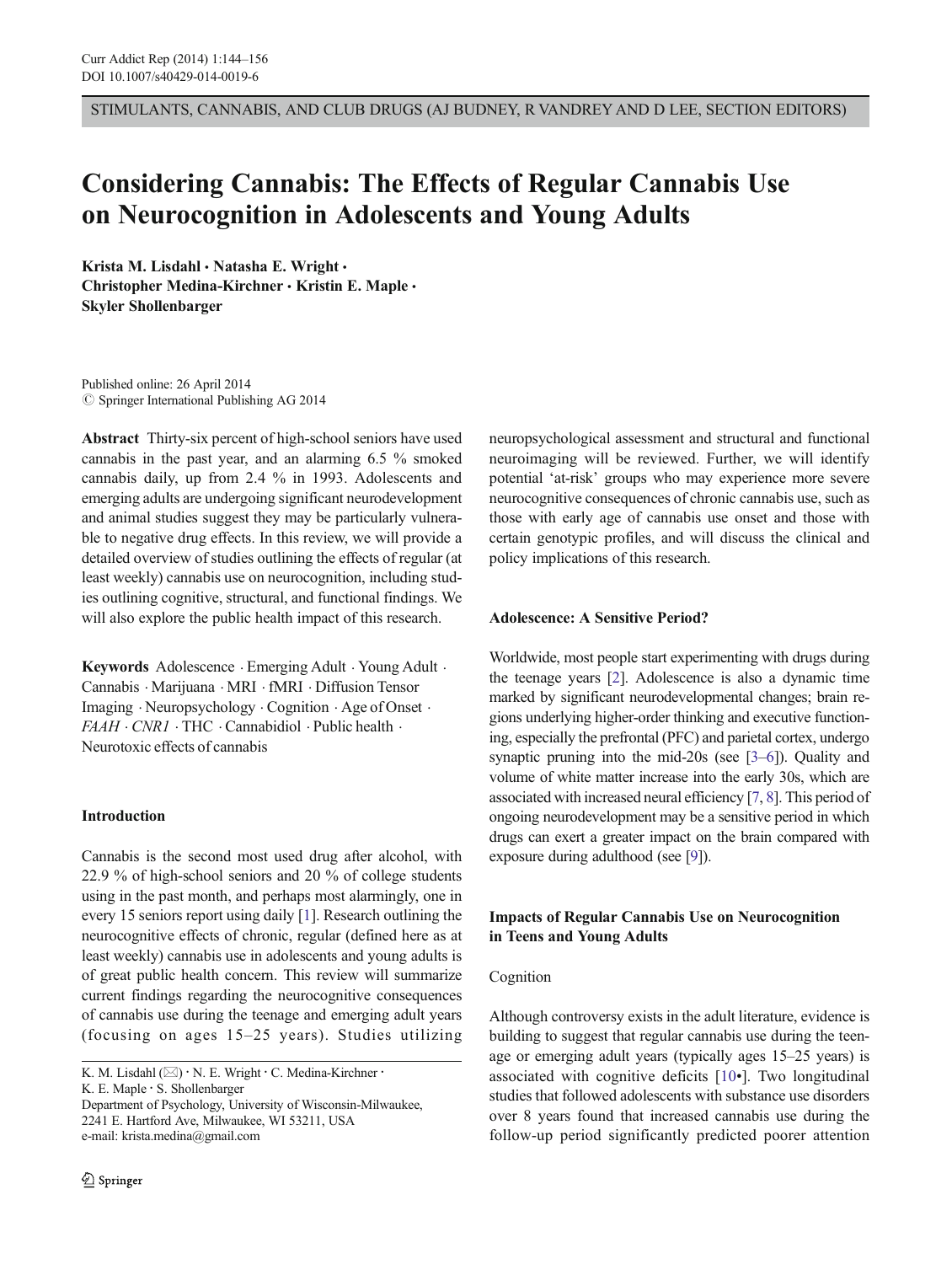[\[11](#page-8-0)•] and verbal memory [[12](#page-8-0)•]. In the largest prospective, longitudinal study to date, Meier and colleagues [\[13](#page-8-0)••] followed a sample of 1,037 from birth to age 38 and found that 153 participants met criteria for cannabis-use disorders (CUD) at least once during the follow-up and individuals with more persistent cannabis use demonstrated the greatest reduction in IQ. Specifically, individuals who never regularly used cannabis had a slight increase (0.8 IQ point) in IQ from childhood into adulthood, while those diagnosed with cannabis dependence on at least three or more study occasions had an average loss of 5.8 IQ points. After controlling for gender, nicotine use, comorbid schizophrenia, and alcohol use, they also found specific deficits in executive functioning, sustained attention, verbal list learning, and psychomotor speed associated with persistent cannabis dependence [[13](#page-8-0)••], findings that are generally consistent with cross-sectional studies [[10](#page-8-0)•].

With one exception [\[14](#page-8-0)], several cross-sectional studies in cannabis-using youth without psychiatric comorbidities report cannabis-related cognitive deficits including reduced processing speed [[15](#page-8-0)••, [16](#page-8-0)•, [17,](#page-8-0) [18](#page-9-0)•, [19](#page-9-0)••], complex attention [[11](#page-8-0)•, [18](#page-9-0)•, [19](#page-9-0)••, [20](#page-9-0)••, [21,](#page-9-0) [22](#page-9-0)], verbal memory [\[12](#page-8-0)•, [15](#page-8-0)••, [19](#page-9-0)••, [20](#page-9-0)••, [21,](#page-9-0) [23](#page-9-0)–[26](#page-9-0)], executive functioning [\[16](#page-8-0)•, [17](#page-8-0), [18](#page-9-0)•, [19](#page-9-0)••, [21](#page-9-0)–[23,](#page-9-0) [27,](#page-9-0) [28](#page-9-0)•, [29](#page-9-0)–[31\]](#page-9-0), and risky sexual behavior [[30\]](#page-9-0). Takagi and colleagues [\[14\]](#page-8-0) did not find differences in cognitive inhibition on a computerized task between inhalant users, cannabis users, and control adolescents. This may be partially due to a relatively small sample size (19 per group) and the authors did not report specific effect sizes obtained when comparing the cannabis users with controls. Cognitive deficits, including slowed processing speed, reduced verbal memory, sustained attention and sequencing ability, were measured following a month of monitored abstinence in one study [\[19](#page-9-0)••], although another found significant recovery following 4 months of abstinence [[15](#page-8-0)••].

## Brain Structure

#### Gray Matter

Several studies to date have demonstrated abnormalities in brain structure in adolescent and emerging-adult cannabis users. In a sample of adolescents (ages 16–19 years) without comorbid psychiatric, developmental, or neurologic conditions, we found that increased past-year cannabis use significantly predicted larger hippocampal volumes [\[32](#page-9-0)]. In similar adolescent samples followed over a month of closely monitored abstinence, we found that female cannabis users had larger posterior PFC [\[33\]](#page-9-0), posterior inferior cerebellar vermis [\[34\]](#page-9-0), and left amygdala [\[35](#page-9-0)] volumes. Male users also had larger posterior inferior cerebellar vermis volumes [[34](#page-9-0)]. Churchwell and colleagues [\[36](#page-9-0)] found increased striatal volume in a sample of comorbid cannabis and methamphetamine users. Other groups have reported decreased right medial orbitofrontal cortex [[37](#page-9-0)], reduced hippocampal [\[38](#page-9-0), [39](#page-9-0)•, [40\]](#page-9-0), reduced amygdala [[39](#page-9-0)•, [40\]](#page-9-0), and increased anterior cerebellar [\[39](#page-9-0)•] volumes in adolescent and young-adult cannabis users without comorbid psychiatric conditions. The above structural alterations in gray matter were associated with increased executive dysfunction [[33](#page-9-0), [34](#page-9-0), [37\]](#page-9-0), mood symptoms [\[35\]](#page-9-0), poor verbal memory [[38\]](#page-9-0), and novelty seeking [\[36\]](#page-9-0), suggesting that these structural abnormalities were not advantageous. In one of the most thorough structural studies, Lopez-Larson and colleagues [\[41](#page-9-0)•] measured cortical thickness in cannabis users and found decreased cortical thickness in right caudal middle frontal, bilateral insula, and bilateral superior frontal cortices with increased thickness in lingual, temporal, inferior parietal, and paracentral areas in the cannabis users compared with non-users. Another novel measurement of gray matter architecture is extent of gyrification, which is formed by horizontal cortical development and increasing tensions in the white matter [\[42\]](#page-9-0). Mata and colleagues [[43](#page-9-0)•] found reduced cortical curvature in PFC regions in young adult cannabis users compared with non-using controls, suggesting reduced PFC complexity.

Taken together, these findings suggest that cannabis exposure during the adolescent years may lead to abnormalities in gray matter architecture, including reduced cortical gyrification complexity, increased volume that may reflect disrupted healthy gray matter pruning, and decreased structure that may reflect reduced dendritic branching or neuronal atrophy. Alternatively, increases in volume may be associated with abnormal connectivity patterns in adolescent cannabis users, perhaps reflecting compensation for less efficient cognitive performance. These structural abnormalities and resulting poorer cognitive functioning may signal a delay in neurodevelopment and underlying mechanisms need to be further examined in developmental animal studies.

## White Matter

Containing myelinated axons, white matter is responsible for efficient communication between and within brain regions. Although CB1 cannabinoid receptors are primarily found on neurons, they are also found on myelinating glial cells and are thought to play a significant role in structural connectivity [\[44](#page-9-0)]. Advances in diffusion tensor imaging (DTI) allow microstructural measurement of white matter integrity by assessing the extent to which water can diffuse across the axons. Poorer white matter quality is associated with slower processing speed and white matter disease. Structural [\[45\]](#page-9-0) and micro-structural [\[46](#page-9-0)–[48,](#page-9-0) [49](#page-9-0)••, [50](#page-10-0), [51](#page-10-0)•, [52](#page-10-0)] reductions in white matter have also been observed in young cannabis users. Using DTI in a longitudinal study, Bava and colleagues [\[49](#page-9-0)••] found that at the 18-month follow-up, cannabis users with comorbid alcohol use demonstrated poorer white matter integrity in seven tracts (bilateral superior longitudinal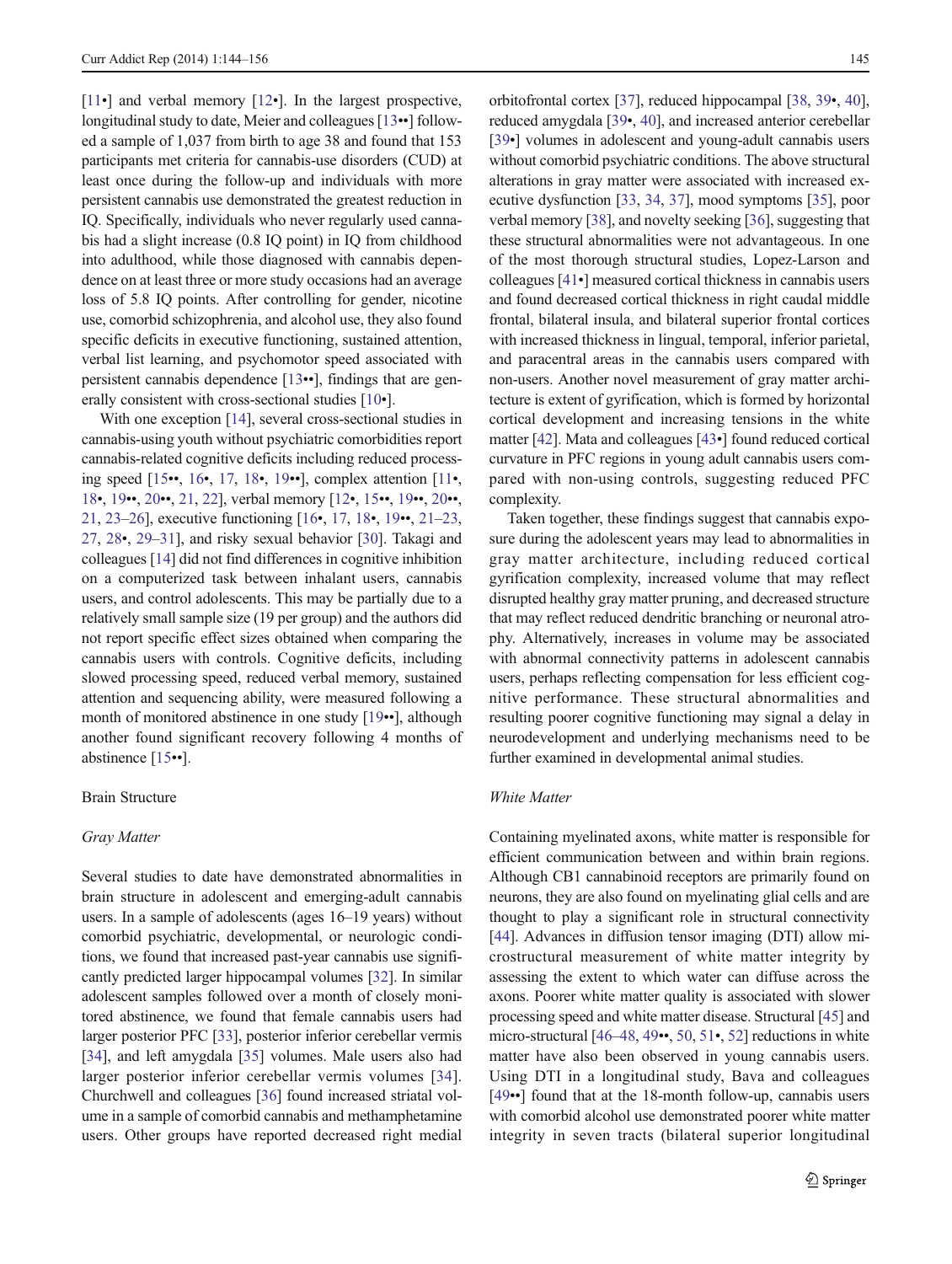fasciculus, bilateral thalamic fibers, right superior temporal gyrus, right inferior longitudinal fasciculus, and left posterior corona radiate). However, in this sample, alcohol use during the interscan interval predicted reduced white matter integrity while cannabis did not. With only one exception [\[50\]](#page-10-0), several studies have now reported reduced white matter quality in several PFC, limbic, parietal and cerebellar tracts in young cannabis users after controlling for alcohol use [\[46](#page-9-0)–[48,](#page-9-0) [51](#page-10-0)•, [52,](#page-10-0) [53](#page-10-0)]. Additional research disentangling the unique effects of alcohol versus cannabis on white matter integrity is needed. In a study examining the relationship between psychological dysregulation, white matter integrity, and substance (including cannabis) use in teens, Clark et al. [[53\]](#page-10-0) tested mediation models and concluded that poorer white matter quality in frontoparietal networks was both a risk factor for psychological dysregulation and CUD-related symptoms, and a result of cannabis use.

## Blood Flow/Neurochemical

Adolescent cannabis use has also been associated with reduced cerebral blood flow in PFC, insular, and temporal regions [\[54](#page-10-0)] and abnormal neurochemical markers of neuronal integrity [\[55](#page-10-0)•, [56](#page-10-0)]. Specifically, magnetic resonance spectroscopy research has shown alterations in glutamate, N-acetyl aspartate, creatine, and  $m\nu$ -inositol in the anterior cingulate [\[55](#page-10-0)•], reduced subcortical global myo-inositol/creatine ratios, and reduced white matter myo-inositol [[56\]](#page-10-0). Taken together, these findings suggest that chronic cannabis use during the adolescent and emerging adult years may result in abnormal vascular functioning as well as neuronal and migroglia toxicity. Additional studies are needed to determine whether vascular and glial alterations underlie gray and white matter abnormalities observed in young cannabis users.

## Brain Function

Several studies have reported inefficient brain activation patterns in young cannabis users. Functional magnetic resonance imaging (fMRI) and positron emission tomography (PET) studies that assess brain activation patterns in adolescent cannabis users have reported abnormal PFC, parietal, insular, subcortical/limbic, and cerebellar activation in cannabis users during finger tapping [\[57](#page-10-0)•], attentional control [[58](#page-10-0)], spatial working memory [[59,](#page-10-0) [60](#page-10-0)•, [61](#page-10-0)], verbal working memory [\[62](#page-10-0), [63](#page-10-0)•, [64](#page-10-0)], verbal learning [[65\]](#page-10-0), executive functioning [\[66](#page-10-0), [67\]](#page-10-0), and pleasant interoceptive stimuli [\[68](#page-10-0)] tasks. In the latter study, findings demonstrated that substance-using teens had blunted processing of pleasant stimuli but heighted sensitivity to reward processing in the insula [\[68](#page-10-0)].

In the past couple of years, novel fMRI analyses have revealed abnormal functional connectivity in young cannabis

users compared with controls. Increased parietal-cerebellar, right hemispheric, and PFC [\[69](#page-10-0)•, [70](#page-10-0)•] and decreased frontalcerebellar interhemispheric and temporal cortex [[70](#page-10-0)•, [71](#page-10-0)•] resting state connectivity has been reported in adolescent cannabis users. Studies have also found increased functional connectivity between PFC-occipital [[72](#page-10-0)•], and parietalcerebellar [\[69](#page-10-0)•] brain regions in adolescent cannabis users while engaging in cognitive tasks. Authors note that observed increased connectivity patterns were associated with increasing task demands and poorer inhibitory control [\[69](#page-10-0)•, [72](#page-10-0)•] and patterns of reduced interhemispheric connectivity complement reports of reduced white matter integrity in these regions [\[70](#page-10-0)•]. Taken together, these findings suggest that during early cannabis exposure the brain may attempt to compensate by recruiting other neuronal regions, resulting in increased functional connectivity with similar task performance as controls, although such compensation may fail with increased task complexity (e.g., users demonstrate performance decrements in more difficult out-of-scan tasks assessing processing speed, verbal memory, inhibitory control, working memory, and attention; [[10](#page-8-0)•]). Additional longitudinal studies examining how brain connectivity patterns change with increasing use in adolescents and young adults are needed.

## Cannabis, FAAH/CNR1 and Neurocognition

Individual differences in candidate genes related to endogenous cannabinoid signaling such as the cannabis receptor-1 gene (CNR1) and fatty acid amide hydrolase (FAAH), which are related to CUD risk and healthy brain function (e.g., [\[73](#page-10-0)•]), may also moderate the effects of exogenous cannabis exposure on the young brain. Thus far, studies have linked the CNR1 G allele with reduced bilateral hippocampal volumes [\[40](#page-9-0)] and increased cannabis cue-reactivity in PFC-cingulate regions [[74\]](#page-10-0), C allele with increased trait anxiety [\[75](#page-10-0)], withdrawal and negative affect following abstinence [\[76](#page-10-0)], and increased craving following cannabis cues [[76](#page-10-0)] in young adult cannabis users. No links between CNR1 genotype and behavioral problems, impulsivity [[75\]](#page-10-0) or amygdala volumes [\[40](#page-9-0)] have been found. Cannabis-using carriers of the FAAH C allele have demonstrated greater PFC, cingulate, and nucleus accumbens activation [\[74\]](#page-10-0) and increased withdrawal [[77\]](#page-10-0) and craving [\[76](#page-10-0)] symptoms following cannabis cue exposure. FAAH C allele carriers also demonstrated greater withdrawal and negative affect following abstinence [\[76\]](#page-10-0). Results thus far have found no link between FAAH genotype and trait anxiety, impulsivity or behavioral problems [\[75](#page-10-0)]. In summary, these preliminary studies suggest that genetics, especially those related to reduced endogenous cannabinoid signaling such as the FAAH C allele, may place subgroups at greater risk for increased CUD severity and more severe neurocognitive consequences of cannabis exposure.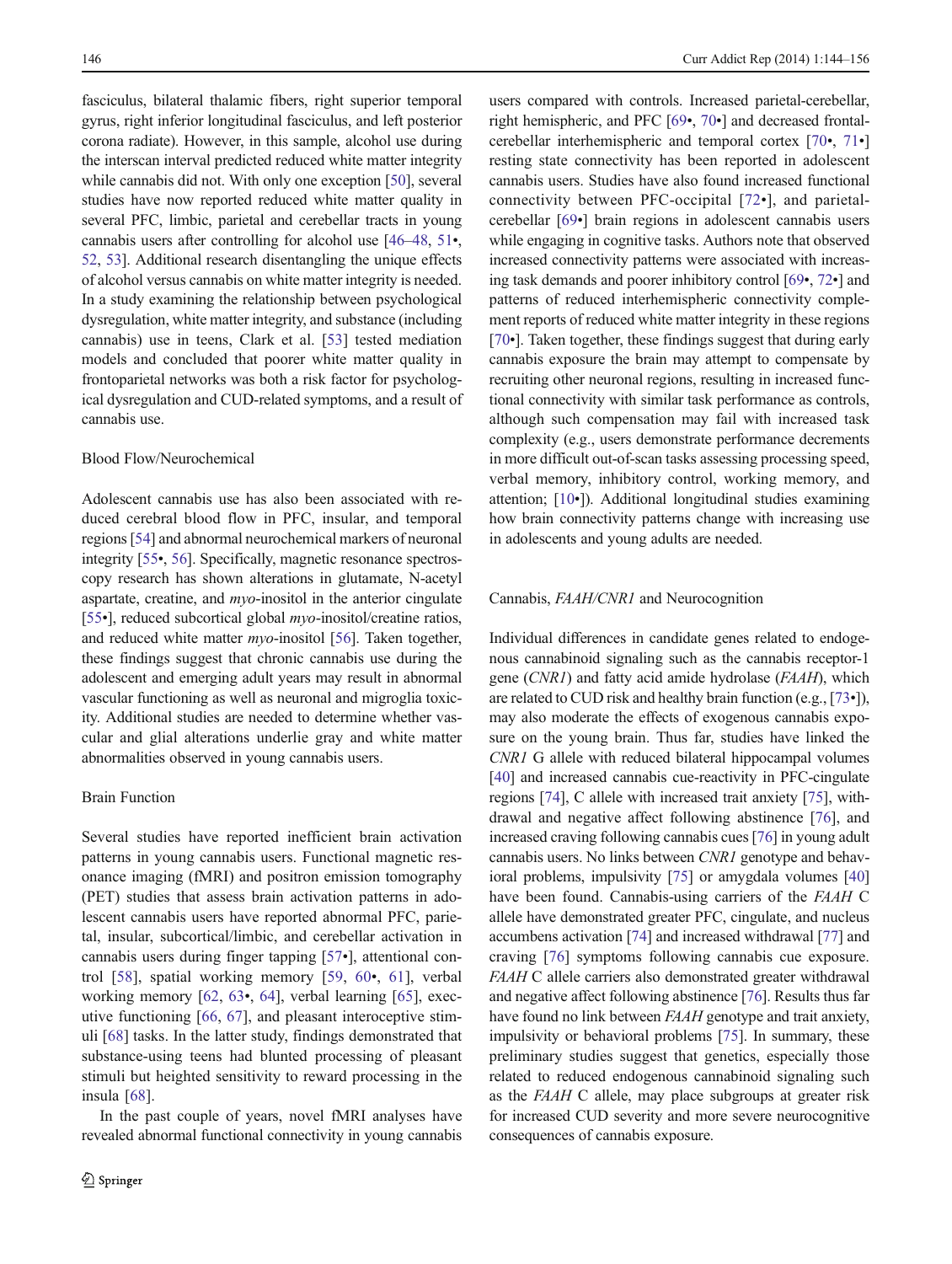#### Age of Regular Cannabis Use Onset

Pre-clinical findings demonstrated greater microcellular changes, including altered dopamine, GABA and glutamate signaling, glial cell changes, decreased cAMP response element-binding protein (CREB) signaling in the PFC and hippocampus, abnormal neurotrophic release, and reduced dendritic branching (see [\[78](#page-10-0)] for review; [\[79\]](#page-10-0)), associated with THC (delta-9-tetrahydrocannabinol, the major psychoactive chemical in cannabis) exposure during adolescence compared with adulthood, resulting in increased behavioral effects (e.g., [\[80](#page-11-0)–[83\]](#page-11-0)). Taken together, animal findings support increased structural alterations that result in poorer memory performance in adolescent THC-exposed animals compared with adults.

In a comprehensive review of human alcohol and cannabis studies, our group [\[10](#page-8-0)•] previously noted increasing evidence that teenage cannabis use onset (CUO) results in greater neurocognitive deficits compared with adult onset. Weekly cannabis use before age 18 has been linked with reduced performance on IQ [[13](#page-8-0)••, [84](#page-11-0)••], attention [[85](#page-11-0)], visual search [\[86\]](#page-11-0) and executive functioning [[16](#page-8-0)•, [17,](#page-8-0) [31](#page-9-0), [87](#page-11-0)•, [88](#page-11-0)•] neuropsychological tasks. (See Table [1](#page-5-0) for overview of studies.)

Perhaps most notable, in their prospective, longitudinal study, Meier and colleagues [\[13](#page-8-0)••] reported that adolescents with early CUO had the greatest reduction in IQ, going from a childhood 'average' to an adult 'low-average' IQ. Alarmingly, the individuals with early CUO did not return to their predicted intellectual trajectory. This is consistent with crosssectional studies that have reported greater structural and functional brain abnormalities in early CUO. Wilson and colleagues [\[89\]](#page-11-0) reported smaller gray matter and increased white matter cortical volumes in adults who initiated regular cannabis use in the teenage versus adult years. Adolescent CUO has also been linked with decreased right superior PFC thickness [\[41](#page-9-0)•], reduced PFC white matter integrity, and increased cognitive impulsivity [\[51](#page-10-0)•, [52](#page-10-0)]. With one exception [\[65\]](#page-10-0), studies examining the impact of early cannabis use on brain function have revealed abnormal blood oxygenation level-dependent (BOLD) activation in PFC and parietal lobes [\[16](#page-8-0)•, [17](#page-8-0), [63](#page-10-0)•, [64](#page-10-0)]. Finally, a recent study reported that dopamine (D2/D3) receptor availability and striatal dopamine release was not abnormal in adults with CUD; however, earlier CUO significantly predicted smaller baseline striatal dopamine release that may explain increased risk of dependence in adolescent CUO [\[94\]](#page-11-0).

In sum, animal and human studies to date suggest that regular exposure to exogenous cannabinoids may disrupt healthy neurodevelopment, especially in the PFC and parietal cortices [[16](#page-8-0)•, [17](#page-8-0), [31](#page-9-0), [37,](#page-9-0) [41](#page-9-0)•, [52,](#page-10-0) [63](#page-10-0)•, [87](#page-11-0)•], which underlie higher-order cognitive functioning. This early initiation during the sensitive period of adolescence may place individuals on a new neurodevelopmental trajectory, resulting in millions of youth who may not reach their full intellectual potential.

## Future Research Directions

Recovery of Function with Abstinence?

Recently, a PET study demonstrated significant recovery of CB1 receptor downregulation in adult daily cannabis users following 1 month of monitored abstinence [\[95](#page-11-0)], suggesting alterations in the endogenous cannabinoid system may recover with abstinence. Still, there is little research that has attempted to answer whether neurocognitive functioning returns with sustained abstinence in youth. In adolescent cannabis users, verbal memory significantly improved following three 3–6 weeks of abstinence [[24,](#page-9-0) [27\]](#page-9-0). Fried and colleagues [\[15](#page-8-0)••] demonstrated that adolescent cannabis users no longer had cognitive deficits following 4 months of abstinence [\[15](#page-8-0)••]. Schweinsburg and colleagues [[60](#page-10-0)•] demonstrated that recent cannabis users had greater insular and PFC brain activation compared with ex-users, suggesting inefficient processing may recover with sustained abstinence. Although these brief longitudinal studies demonstrate some recovery, the largest prospective longitudinal study to date reported that individuals who began using cannabis early in the teenage years never fully returned to their predicted pre-drug exposure IQ trajectory, even with abstinence in adulthood [[13](#page-8-0)••]. Therefore, data to date suggests that some cognitive recovery may occur with sustained abstinence although additional prospective longitudinal research is needed to determine whether adolescents who begin regularly using cannabis can recover fully or if their neurocognitive trajectory is permanently altered.

Does Neurocognition Predict Treatment Outcomes?

Using cannabis may lead to CUD, with 17 % of individuals who tried cannabis before age 17 years becoming dependent (NIDA [[96](#page-11-0)]). In 2010, 49.9 % of all drug treatment admissions reported a CUD, and 86.8 % had an early teenage CUO [[97\]](#page-11-0). Recent studies have attempted to utilize neuroimaging to predict treatment outcomes in youth with early CUO. For example, in a sample of young adolescents (14–17 years old) seeking outpatient treatment for CUD that included psychiatric comorbidities, De Bellis and colleagues [[92](#page-11-0)•] found increased BOLD activation in left superior lobule, lateral occipital, and bilateral precuneus to a risky decision-making task. In the youth with CUD, increased relapse risk and more chronic use was associated with reduced left orbitofrontal activation to reward. In a sample without comorbid psychiatric disorders [\[91](#page-11-0)•], decreased BOLD response at baseline in the dorsolateral PFC and anterior cingulate to a stimulus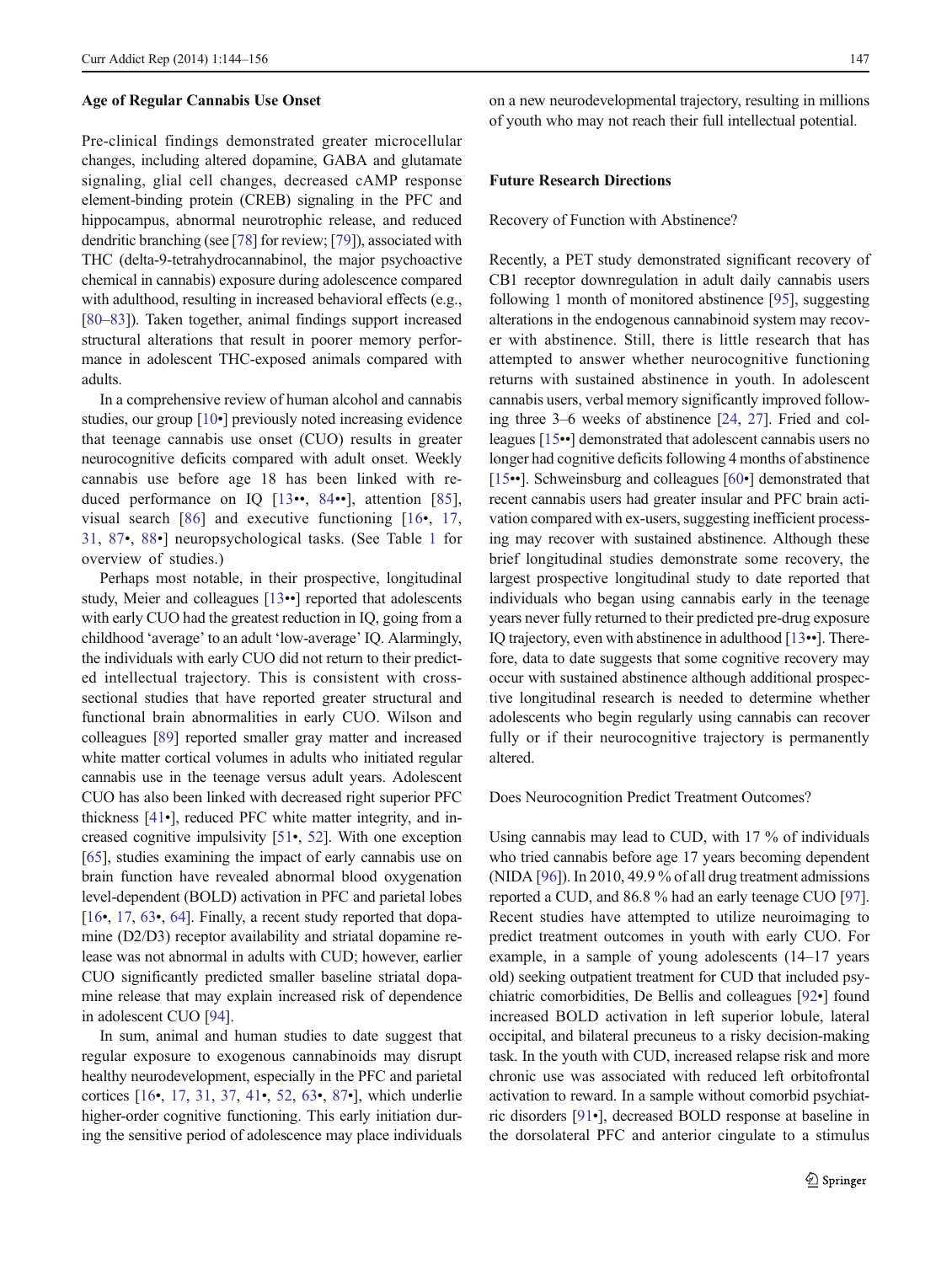response compatibility task, designed to parallel real-world approach-bias (tendency to approach drug-related cues), predicted increased CUD problem severity 6 months later.

In the most integrated translational project to date, Feldstein Ewing and colleagues [\[93](#page-11-0)••] utilized fMRI to measure the impacts of psychological treatment (change talk versus counterchange talk) on brain activation to cannabis cues following treatment in teenage cannabis users. They found that change talk increased BOLD activation in areas that underlie introspection (posterior cingulate, precuneaus) during exposure to cannabis cues, and this increase in activation was associated with superior 1-month treatment outcomes (frequency of cannabis use, marijuana-related problems, CUD symptoms). Additional studies utilizing neuroimaging and neurocognitive measures to assess the long-term impact of various treatments on neurocognition and to predict treatment outcomes in adolescent substance users are needed.

## Does Content of Cannabis (especially CBD vs THC) Matter?

There are numerous chemicals in cannabis, including at least 60 cannabinoids. Historically, users have primarily sought plants with high THC content to enhance the subjective 'high,' and a recent analysis of California cannabis revealed that levels of THC are increasing while levels of cannabidiol (CBD) are decreasing [\[98](#page-11-0)]. This is of concern as an emerging literature focused on acute exposure is suggesting that increasing the CBD versus THC in cannabis plants may decrease some of the negative effects of use [\[99\]](#page-11-0), such as anxiety [\[100,](#page-11-0) [101](#page-11-0)], psychotic-like symptoms [\[101](#page-11-0)–[103\]](#page-11-0), and memory impairment [\[103,](#page-11-0) [104\]](#page-11-0). Further, CBD may moderate effects of THC on affective [\[100](#page-11-0), [102\]](#page-11-0), verbal memory [[102\]](#page-11-0), response inhibition [\[102\]](#page-11-0), visual processing [\[102\]](#page-11-0), and auditory processing [[101,](#page-11-0) [102\]](#page-11-0) brain activation patterns. Two studies to date have measured THC and CBD levels from hair; one found that individuals with high THC and low CBD had increased symptoms of depression and anxiety [\[105](#page-11-0)] and both found worse verbal memory associated with THC, but not CBD [[90](#page-11-0)•, [105\]](#page-11-0). Further, Demirakca and colleagues [[90](#page-11-0)•] found reduced hippocampal volumes in cannabis users, although increased CBD levels were associated with increased gray matter concentration in bilateral hippocampi. Additional preclinical and human research examining the impact of chronic CBD versus THC exposure on the developing brain is needed, especially as state governments are considering legalization.

## Potential Limitations

Without additional large-scale prospective longitudinal studies, it can be difficult to tease apart the influence of premorbid factors versus direct effects of cannabis exposure on neurocognition in youth. Most of the studies outlined in this review controlled for

potentially confounding variables, such as family history of substance use disorders and Axis I disorders; however, subclinical symptoms or neurocognitive correlates of risk factors [\[27,](#page-9-0) [53,](#page-10-0) [106](#page-11-0)–[111\]](#page-12-0) may still explain at least a portion of the brain abnormalities reported in cross-sectional studies of cannabis users. For example, Cheetham and colleagues [\[112](#page-12-0)•] found that abnormalities in the orbitofrontal cortex, but not limbic and anterior cingulate areas, predated and predicted the onset of cannabis use in a 4-year, prospective, longitudinal study. Yet, preclinical findings show consistent effects of chronic THC exposure in animal models (e.g., [\[81\]](#page-11-0)), and the recent large prospective longitudinal study by Meier and colleagues [\[13](#page-8-0)••], suggests that reductions in IQ, executive functioning, sustained attention, verbal list learning, and psychomotor speed, areas reportedly impaired in several cross-sectional studies, were related to cannabis exposure after controlling for any premorbid factors. Additional longitudinal research in adolescents prior to cannabis use initiation is needed to determine the specific influence of cannabis exposure on the developing brain.

## **Conclusions**

Increase Prevention and Treatment

According to the most recent Monitoring the Future Study, an alarming 6.5 % of high-school seniors smoke cannabis daily, up from 2.4 % in 1993 [\[1\]](#page-8-0). This review article summarizes numerous studies that, taken together, suggest regular cannabis use during the adolescent and emerging adult years may disrupt brain function and result in poor cognitive functioning. Even subtle reductions in sustained attention, new learning, psychomotor speed, and executive functioning may result in significant psychosocial consequences during a neurodevelopmental period that is typically rich in new learning and continued education and training. Further, most of the studies examined youth following a period of abstinence and excluded individuals with comorbid disorders; therefore, these findings may underestimate functioning of young cannabis users who may be experiencing withdrawal symptoms, poor sleep quality, comorbid psychiatric symptoms, and stress associated with increased legal issues.

It is becoming increasingly critical to publicize these research findings in any settings that serve adolescents and young adults (e.g., schools, military, mental-health clinics, medical schools, and to parents). It needs to be emphasized that regular cannabis use, defined here as once a week, is not safe and may result in addiction and neurocognitive damage, especially in youth. National websites do produce high-quality education materials outlining the effects of regular cannabis use on the brain and are available for free (e.g., [www.nida.nih.gov,](http://www.nida.nih.gov/) [www.thecoolspot.](http://www.thecoolspot.gov/) [gov,](http://www.thecoolspot.gov/) [www.drugfreeamerica.org](http://www.drugfreeamerica.org/), [www.Teen-Safe.org\)](http://www.teen-safe.org/). However, psychoeducation alone may not be effective. Additional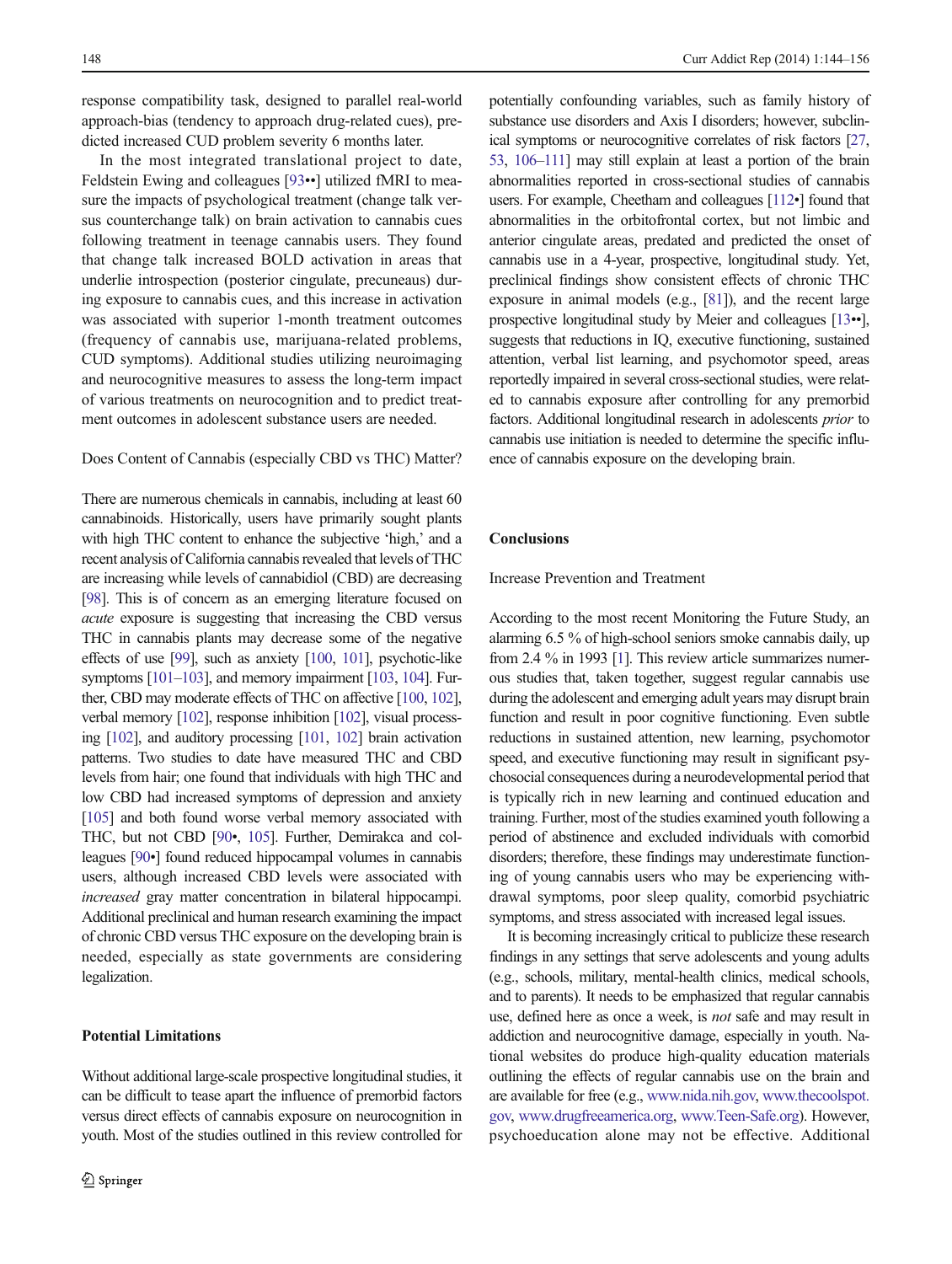| Cited<br>cannabis<br>studies | Neuropsychology findings                                                                                     | Brain structure findings                                                                                                | <b>Blood</b><br>flow/neurochemistry<br>findings | Brain function findings |
|------------------------------|--------------------------------------------------------------------------------------------------------------|-------------------------------------------------------------------------------------------------------------------------|-------------------------------------------------|-------------------------|
| $[14]$                       | No difference                                                                                                |                                                                                                                         |                                                 |                         |
| $*$ [13…]                    | $\downarrow$ IQ                                                                                              |                                                                                                                         |                                                 |                         |
| $*$ [84••]                   | $\downarrow$ IQ                                                                                              |                                                                                                                         |                                                 |                         |
| $*$ [86]                     | <b>Uvisual</b> search                                                                                        |                                                                                                                         |                                                 |                         |
| $*$ [87•]                    | <b>Lexecutive functioning</b>                                                                                |                                                                                                                         |                                                 |                         |
| $[29]$                       | $\downarrow$ executive functioning                                                                           |                                                                                                                         |                                                 |                         |
| $*16,$<br>17]                | $\downarrow$ executive functioning                                                                           |                                                                                                                         |                                                 |                         |
| $[28\bullet]$                | $\downarrow$ executive functioning                                                                           |                                                                                                                         |                                                 |                         |
| $[30]$                       | $\downarrow$ executive functioning;<br>Trisky sexual behavior                                                |                                                                                                                         |                                                 |                         |
| $*$ [31]                     | <b>Lexecutive functioning</b>                                                                                |                                                                                                                         |                                                 |                         |
| $*$ [88•]                    | $\downarrow$ decision making<br>Early onset MJ: Lexecutive<br>functioning in sample with<br>and without ADHD |                                                                                                                         |                                                 |                         |
| $*$ [85]                     | <b>Lattention</b>                                                                                            |                                                                                                                         |                                                 |                         |
| [15]                         | $\downarrow$ processing speed, verbal                                                                        |                                                                                                                         |                                                 |                         |
| $[20\bullet]$                | memory<br>$\downarrow$ complex attention, verbal<br>memory                                                   |                                                                                                                         |                                                 |                         |
| $[21]$                       | ↓ complex attention, verbal<br>memory, executive<br>functioning                                              |                                                                                                                         |                                                 |                         |
| $[18$ <sup>-</sup> ]         | $\downarrow$ complex attention,<br>processing speed,<br>sequencing ability,<br>cognitive inhibition          |                                                                                                                         |                                                 |                         |
| $[22]$                       | $\downarrow$ complex attention,<br>executive functioning                                                     |                                                                                                                         |                                                 |                         |
| $[19\cdot]$                  | $\downarrow$ complex attention,<br>processing speed, verbal<br>memory, sequencing<br>ability                 |                                                                                                                         |                                                 |                         |
| $[11\bullet]$                | <b>L</b> complex attention                                                                                   |                                                                                                                         |                                                 |                         |
| $[23]$                       | $\downarrow$ verbal memory, executive<br>functioning                                                         |                                                                                                                         |                                                 |                         |
| $[24]$                       | lverbal memory                                                                                               |                                                                                                                         |                                                 |                         |
| $[25]$<br>$[12\bullet]$      | Į verbal memory, executive<br>functioning<br><b>Įverbal</b> memory                                           |                                                                                                                         |                                                 |                         |
| $[26]$                       | <b>Įverbal</b> memory                                                                                        |                                                                                                                         |                                                 |                         |
| $[75]$                       | ↑trait impulsivity in CNR1 C<br>carriers in cannabis users                                                   |                                                                                                                         |                                                 |                         |
| $[76]$                       | t withdrawal, negative affect,<br>craving with cues, CNR1<br>C carriers                                      |                                                                                                                         |                                                 |                         |
|                              | ↑ withdrawal, negative affect,<br>craving with cues, FAAH<br>C carriers                                      |                                                                                                                         |                                                 |                         |
| *[89]                        |                                                                                                              | ↓ total GM; ↑ total WM                                                                                                  |                                                 |                         |
| $*$ [37]                     | $\downarrow$ executive functioning                                                                           | $\downarrow$ right medial OFC                                                                                           |                                                 |                         |
| $*$ [41•]                    |                                                                                                              | ↓ right caudal, PFC, insula<br><i><u><sup>1</sup>lingual, temporal, inferior parietal,</u></i><br>paracentral thickness |                                                 |                         |

<span id="page-5-0"></span>Table 1 Summary of primary findings from human studies reporting neurocognitive effects of regular cannabis use in adolescents and emerging adults (organized by cognitive, structural or functional consequences and clustered according to functional category) (Adapted and modified from [\[10](#page-8-0)•])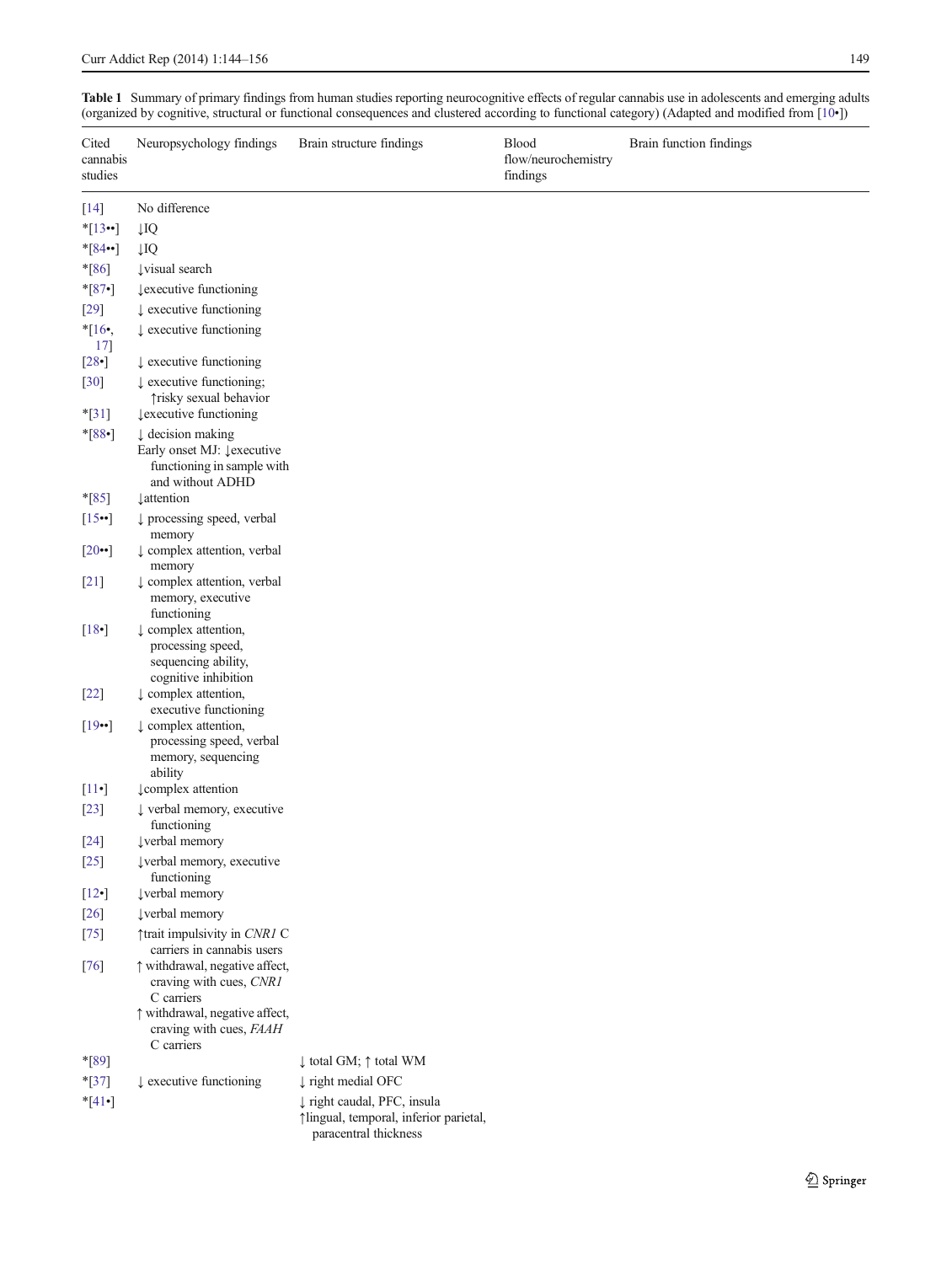## Table 1 (continued)

| Cited<br>cannabis<br>studies | Neuropsychology findings                                   | Brain structure findings                                                                                      | <b>Blood</b><br>flow/neurochemistry<br>findings                        | Brain function findings                                                                                                            |
|------------------------------|------------------------------------------------------------|---------------------------------------------------------------------------------------------------------------|------------------------------------------------------------------------|------------------------------------------------------------------------------------------------------------------------------------|
| $[33]$                       | $\downarrow$ executive functioning                         | Females: ↑ inferior PFC volume                                                                                |                                                                        |                                                                                                                                    |
| $[38]$                       | <b>Lverbal</b> memory                                      | $\downarrow$ HC volume                                                                                        |                                                                        |                                                                                                                                    |
| $[90 \bullet]$               |                                                            | $\downarrow$ HC volume with $\uparrow$ THC<br>↑ HC GM with ↑ CBD                                              |                                                                        |                                                                                                                                    |
| $[45]$                       |                                                            | ↑ left HC volume                                                                                              |                                                                        |                                                                                                                                    |
| $[35]$                       | ↑ depressive symptoms                                      | Females: ↑ left AMYG                                                                                          |                                                                        |                                                                                                                                    |
| $[40]$                       |                                                            | <b>JHC, AMYG volumes</b><br><b>JHC</b> in <i>CNR1</i> G allele                                                |                                                                        |                                                                                                                                    |
| $[36]$                       | $\uparrow$ novelty seeking in MJ+<br>methamphetamine users | ↑ left putamen volume                                                                                         |                                                                        |                                                                                                                                    |
| $[34]$                       | $\downarrow$ executive functioning                         | ↑ inferior cerebellar vermis volume                                                                           |                                                                        |                                                                                                                                    |
| $[39\bullet]$                |                                                            | ↑ GM volume in cerebellum; no WM<br>differences                                                               |                                                                        |                                                                                                                                    |
| $[50]$                       |                                                            | No WM differences detected                                                                                    |                                                                        |                                                                                                                                    |
| $[46]$                       |                                                            | $\downarrow$ WM integrity (CC)                                                                                |                                                                        |                                                                                                                                    |
| $[47]$                       |                                                            | ↓ WM integrity (arcuate fasciculus)                                                                           |                                                                        |                                                                                                                                    |
| $[48]$                       |                                                            | ↓ WM integrity in 10 regions (PFC,<br>parietal cortex); $\uparrow$ WM integrity in<br>occipital cortex        |                                                                        |                                                                                                                                    |
| $[49\bullet]$                |                                                            | ↓ WM FA in R PFC, thalmic fibers,<br>plenium, and posterior corona; $\uparrow$<br>MD, RD, and AD in 7 regions |                                                                        |                                                                                                                                    |
| $*$ [52]                     | $\uparrow$ impulsivity                                     | ↓ WM integrity in PFC                                                                                         |                                                                        |                                                                                                                                    |
| $*$ [51•]                    | $\uparrow$ impulsivity                                     | ↓ FA in L and R genu of CC, L<br>internal capsule, $\uparrow$ mean diffusivity<br>in CC                       |                                                                        |                                                                                                                                    |
| $[45]$                       | ↑ depressive symptoms                                      | ↓ global WM in MJ users with<br>depressive sx                                                                 |                                                                        |                                                                                                                                    |
| $[54]$                       |                                                            |                                                                                                               | $\downarrow$ blood flow in                                             |                                                                                                                                    |
|                              |                                                            |                                                                                                               | temporal, insular<br>and PFC regions                                   |                                                                                                                                    |
| $[55\bullet]$                |                                                            |                                                                                                               | ↓ ACC glutamate, N-<br>acetyl aspartate,                               |                                                                                                                                    |
|                              |                                                            |                                                                                                               | creatine, myo-<br>inositol                                             |                                                                                                                                    |
| $[56]$                       |                                                            |                                                                                                               | I subcortical GM<br>$m\gamma$ <i>o</i> -inositol/<br>creatine; WM myo- |                                                                                                                                    |
|                              |                                                            |                                                                                                               | inositol                                                               |                                                                                                                                    |
| [58]                         |                                                            |                                                                                                               |                                                                        | ↑ PFC BOLD during attentional control task                                                                                         |
| $*$ [64]                     |                                                            |                                                                                                               |                                                                        | ↑ left superior PFC BOLD during working<br>memory task in early onset                                                              |
| $[65]$                       |                                                            |                                                                                                               |                                                                        | ↑ left parahippocampal BOLD during learning<br>task                                                                                |
| [69]                         |                                                            |                                                                                                               |                                                                        | ↑ connectivity in frontal-parietal-cerebellar<br>network in Go/No-Go task; ↑ connectivity<br>in parietal and cerebellar in RS fMRI |
| $[53]$                       |                                                            |                                                                                                               |                                                                        | ↓ PFC and parietal WM FA                                                                                                           |
| [91                          | $\uparrow$ problem severity                                |                                                                                                               |                                                                        | ↓ DLPFC and ACC in heavy users                                                                                                     |
| $[92\bullet]$                |                                                            |                                                                                                               |                                                                        | ↑L superior lobule, lateral occipital cortex, L<br>and R precuneus in risky decision-making<br>task                                |
| $[93\bullet]$                |                                                            |                                                                                                               |                                                                        | $\uparrow$ insula, parahippocampal, caudate, ACC, and<br>IFG in response to change talk, predicting<br>treatment outcomes          |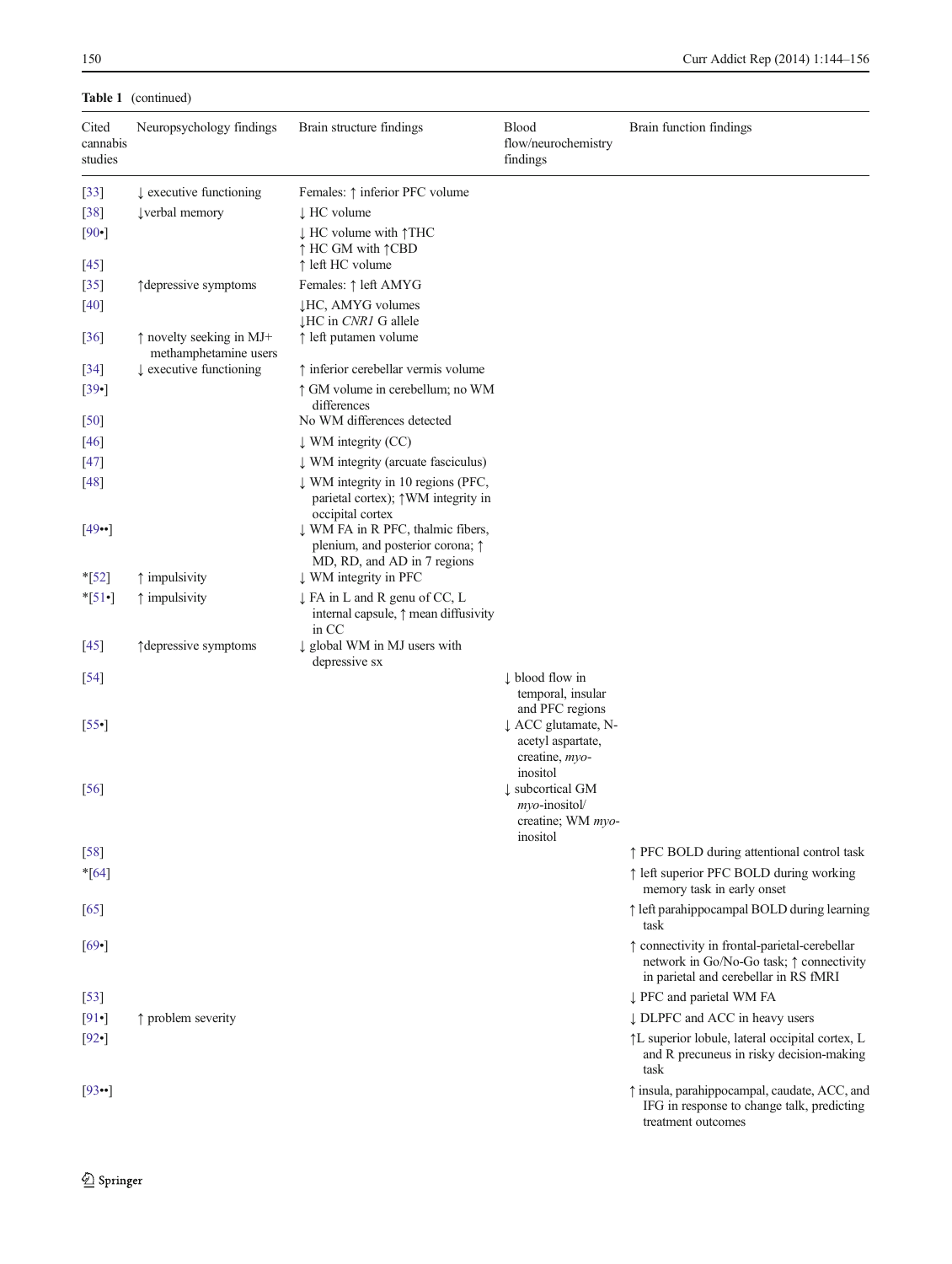#### Table 1 (continued)

| Cited<br>cannabis<br>studies | Neuropsychology findings | Brain structure findings | Blood<br>flow/neurochemistry<br>findings | Brain function findings                                                                               |
|------------------------------|--------------------------|--------------------------|------------------------------------------|-------------------------------------------------------------------------------------------------------|
| $[74]$                       |                          |                          |                                          | $\uparrow$ PFC, ACC, nucleus accumbens in <i>FAAH</i> C<br>carriers                                   |
| $*16$<br>17]                 |                          |                          |                                          | ↓ ACC fMRI BOLD during inhibition task in<br>early onset                                              |
| $[72 \bullet]$               |                          |                          |                                          | ↑ PFC and occipitoparietal connectivity as<br>task demands increase                                   |
| $\lceil 71 \cdot \rceil$     |                          |                          |                                          | ↑ PFC activation in RS fMRI                                                                           |
| [62]                         |                          |                          |                                          | ↓ PFC, parietal connectivity during verbal<br>working memory task                                     |
| $[54]$                       |                          |                          |                                          | LCBF in temporal lobe, insula, and PFC                                                                |
| $*$ [63•]                    |                          |                          |                                          | ↑ PFC BOLD during working memory task                                                                 |
| $[57 \cdot]$                 |                          |                          |                                          | ↓ ACC, cerebellar BOLD during finger<br>tapping                                                       |
| [68]                         |                          |                          |                                          | U bilateral posterior insula, R PFC<br>$\uparrow$ anterior insula to interoceptive stimulation        |
| [59]                         |                          |                          |                                          | ↓ PFC, occipital<br>↑ parietal BOLD during SWM task                                                   |
| $[60 \bullet]$               |                          |                          |                                          | ↑ PFC, insula<br>↓ precentral BOLD during SWM task in<br>recent MJ users                              |
| [61]                         |                          |                          |                                          | ↑ inferior, middle PFC BOLD during SWM<br>task                                                        |
| [66]                         |                          |                          |                                          | ↑ PFC, parietal, occipital BOLD during<br>inhibitory task                                             |
| $[70 \bullet]$               |                          |                          |                                          | ↑ right low-frequency and $\downarrow$ frontal-cerebellar<br>interhemispheric connectivity in RS fMRI |
| [67]                         |                          |                          |                                          | †ventral medial PFC, cerebellar PET rCBF<br>during IGT task                                           |

\* analysis revealed that teenage cannabis use age of onset (<16, 17 or 18 years of age) was associated with significantly poorer neurocognitive outcomes. ↑ increase, ↓ decrease, ACC anterior cingulate cortex, ADHD attention-deficit hyperactivity disorder, AMYG amygdala, BOLD blood oxygenation leveldependent, CBD cannabidiol, CBF cerebral blood flow, CC corpus callosum, DLPFC dorsolateral prefrontal cortex, FAAH fatty acid amide hydrolase, fMRI functional magnetic resonance imaging, GM gray matter, HC hippocampus, IFG inferior frontal gyrus, L left, MJ marijuana, OFC orbitofrontal cortex, PET positron emission tomography, PFC prefrontal cortex, R right, RS resting state, SWM spatial working memory, IGT Iowa Gambling task, THC delta9-tetrahydrocannabinol, WM white matter

prevention research that is effective at delaying the onset of regular cannabis use is needed.

#### Cannabis Policy Considerations

Adolescence has been named the "gateway to adult health outcomes" [\[113\]](#page-12-0) and presents a "golden opportunity for public policy intervention to improve health outcomes that last throughout adulthood" [\[10](#page-8-0)•]. The cannabis policy in the US is rapidly changing [\[114](#page-12-0)] and two states (CO, WA) have recently legalized cannabis. In order to inform policy, we need further research determining whether specific frequency of use (e.g., >monthly, monthly, weekly, daily) and dose of THC or THC/ CBD ratios may be considered safe for adults. Additional work is also needed to determine at what age cannabis use is no longer or minimally associated with significant neurocognitive harm (e.g., we know use before 18 is associated with increased neurocognitive deficits, but data is not clear as to whether the age limit should be set at 21, or closer to 25 when significant gray matter neurodevelopment is complete).

It is estimated that with legalization, cannabis cost will go down and consumption will go up [[114](#page-12-0)] and we have already seen reductions in perceived risk of cannabis in youth [[1\]](#page-8-0). Clearly, we will need additional research to help determine the impact of cannabis legalization or other policy decisions on patterns of use, age of onset, and treatment needs. With easier access to cannabis, it is particularly critical to educate the public about potential health effects of acute and regular use as they relate to youth. It is imperative that the scientific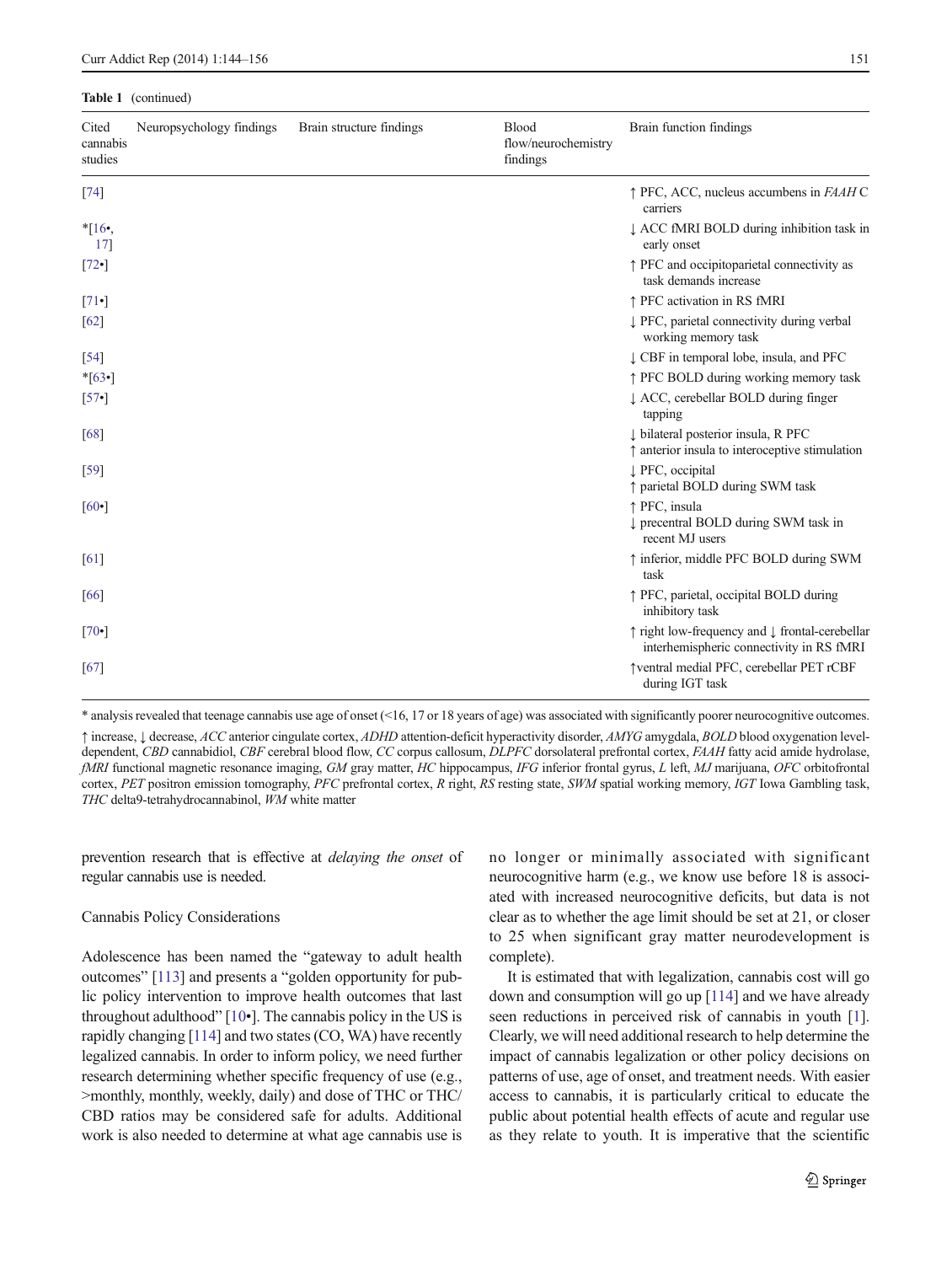<span id="page-8-0"></span>community increase dissemination and communication of cannabis-related research findings with policy makers in order to impact critical decisions regarding legal age cut-offs, enforcement of under-age laws, potency decisions (e.g., THC vs CBD ratio), and distribution of prevention and treatment resources as governments begin to consider cannabis legalization. This may be a rare opportunity to help develop policies that can improve public health outcomes (see [\[114](#page-12-0)] for discussion of policy considerations).

The largest lessons the scientific community can share are that we need to (i) invest resources to delay the onset of cannabis use past the sensitive period of significant neuromaturation (i.e., close to age 25), (ii) increase resources for prevention, screening, and early intervention for regular cannabis users (especially targeting youth), and (iii) invest in more research regarding the impact of cannabis content and dosage on addiction risk and neurocognition (i.e., following up on preliminary evidence that higher levels of CBD and limiting THC content may reduce public health impact of cannabis use). In order to optimize neuronal development and reduce the prevalence of cannabis use disorders, empirically validated interventions aimed at lowering and preventing cannabis use in youth need to be consistently implemented to minimize the impact of regular cannabis use on the developing brain.

Acknowledgments During manuscript preparation, Dr. Lisdahl was supported by the NIDA-funded grant R01DA030354.

#### Compliance with Ethics Guidelines

Conflict of Interest Due to Krista Lisdahl's efforts, the University of Wisconsin-Milwaukee has received money in the form of grants from NIH/NIDA for the current work. Dr. Lisdahl declares consultancy work for the NIH/NIDA and travel, accommodations or meeting expenses paid by INS, APA and NIDA, outside of the submitted work.

Natasha E. Wright, Christopher Medina-Kirchner, Kristin E. Maple and Skyler Shollenbarger declare no conflict of interest.

Human and Animal Rights and Informed Consent This article does not contain any studies with human or animal subjects performed by any of the authors.

## References

Papers of particular interest, published recently, have been highlighted as:

- Of importance
- •• Of major importance
	- 1. Johnston LD, O'Malley PM, Bachman JG, Schulenberg JE. Monitoring the Future national results on adolescent drug use: overview of key findings, 2012. Ann Arbor: Institute for Social Research, The University of Michigan; 2013. 83pp.
- 2. Degenhardt L, Chiu WT, Sampson N, Kessler RC, Anthony JC, Angermeyer M, et al. Toward a global view of alcohol, tobacco, cannabis, and cocaine use: findings from the WHO World Mental Health Surveys. PLoS Med. 2008; 5(7):e141.
- 3. Giedd JN, Vaituzis AC, Hamburger SD, Lange N, Rajapakse JC, Kaysen D, et al. Quantitative MRI of the temporal lobe, amygdala, and hippocampus in normal human development: ages 4-18 years. J Comp Neurol. 1996;366:223–30.
- 4. Gogtay N, Giedd JN, Lusk L, Hayashi KM, Greenstein D, Vaituzis AC, et al. Dynamic mapping of human cortical development during childhood through early adulthood. Proc Natl Acad Sci U S A. 2004;101(21):8174–9.
- 5. Lenroot RK, Giedd JN. Brain development in children and adolescents: insights from anatomical magnetic resonance imaging. NeurosciBiobehav Rev. 2006;30:718–29.
- 6. Sowell ER, Thompson P, Leonard CM, Welcome SE, Kan E, Toga AW. Longitudinal mapping of cortical thickness and brain growth in normal children. J Neurosci. 2004;24(38):8223–31.
- 7. Giedd JN, Blumenthal J, Jeffries NO, Castellanos FX, Liu H, Zijdenbos A, et al. Brain development during childhood and adolescence: a longitudinal MRI study. Nat Neurosci. 1999;2: 861–3.
- 8. Jernigan T, Gamst A. Changes in volume with age: consistency and interpretation of observed effects. Neurobiol Aging. 2005;26(9):1271–4.
- 9. Spear LP. The behavioral neuroscience of adolescence. Neurosci Biobehav Rev. 2010;24:417–63.
- 10.• Lisdahl KM, Gilbart ER, Wright NE, Shollenbarger S. Dare to delay? The impacts of adolescent alcohol and marijuana use onset on cognition, brain structure, and function. Front Psychiatry. 2013;4(53):1–19. Earlier review article by current author outlining effects of both alcohol and cannabis on the adolescent brain with particular focus on early age of onset.
- 11.• Tapert SF, Granholm E, Leedy NG, Brown SA. Substance use and withdrawal: neuropsychological functioning over 8 years in youth. J Int Neuropsychol Soc. 2002;8(7):873–83. Longitudinal study examining the specific impact of cannabis use on cognition over an 8-year period.
- 12.• Tait RJ, Mackinnon A, Christensen H. Cannabis use and cognitive function: 8-year trajectory in a young adult cohort. Addiction. 2011;106(12):2195–203. Longitudinal study examining the specific impact of cannabis use on cognition over an 8-year period.
- 13.•• Meier MH, Caspi A, Ambler A, Harrington H, Houts R, Keefe RS, et al. Persistent cannabis users show neuropsychological decline from childhood to midlife. Proc Natl Acad Sci U S A. 2012;109(40):2657–64. Largest prospective, longitudinal study examining impact of cananbis use on IQ and cognition.
- 14. Takagi M, Lubman DI, Cotton S, Fornito A, Baliz Y, Tucker A, et al. Executive control among adolescent inhalant and cannabis users. Drug Alcohol Rev. 2011;30:620–37.
- 15.•• Fried PA, Watkinson B, Gray R. Neurocognitive consequences of marihuana-a comparison with pre-drug performance. Neurotoxicol Teratol. 2005;27(2):231–9. An important longitudinal study examining the impact of cannabis on cognition over time.
- 16.• Gruber SA, Dahlgren MK, Sagar KA, Gönenc A, Killgore WD. Age of onset of marijuana use impacts inhibitory processing. Neurosci Lett. 2012;511(2):89–94. A well designed study examining the impact of early onset cannabis use on neurocognitive functioning, focused on inhibitory control.
- 17. Gruber SA, Sagar KA, Dahlgren MK, Racine M, Lukas SE. Age of onset of marijuana use and executive function. Psychol Addict Behav. 2012;26(3):486–506.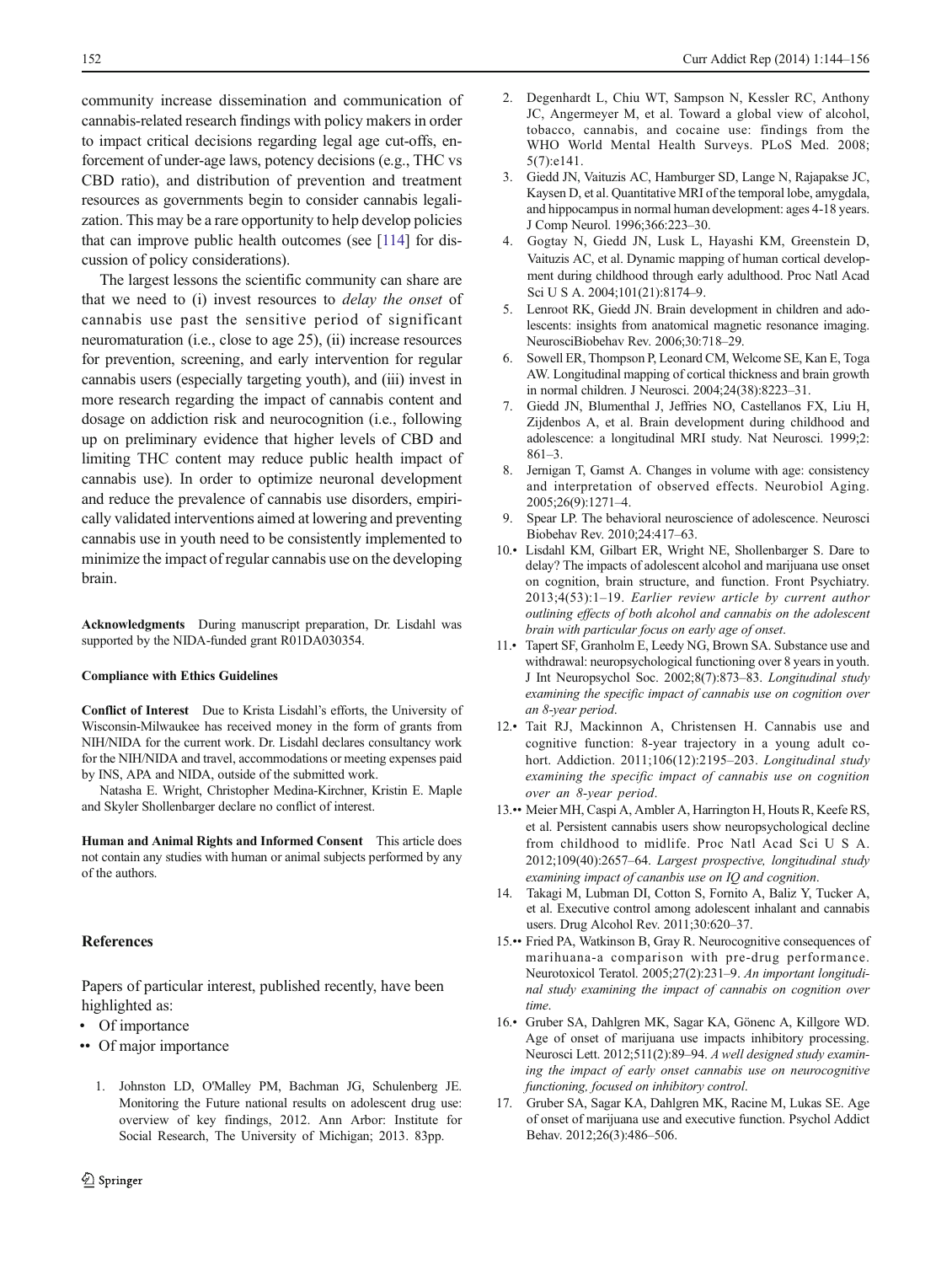- <span id="page-9-0"></span>18.• Lisdahl KM, Price JS. Increased marijuana use and gender predict poorer cognitive functioning in healthy emerging adults. J Int Neuropsychol Soc. 2012;18(4):678–88. Well designed study fully replicating neuropsychological findings from Medina et al., 2007 in different sample.
- 19.•• Medina KL, Hanson K, Schweinsburg AD, Cohen-Zion M, Nagel BJ, Tapert SF. Neuropsychological functioning in adolescent marijuana users: Subtle deficits detectable after 30 days of abstinence. J Intern Neuropsychol Soc. 2007;13(5):807–20. One of the only studies to assess neuropsychological functioning following a closely monitored month of abstinence in adolescents with medium to heavy cannabis exposure.
- 20.•• Hanson KL, Winward JL, Schweinsburg AD, Medina KL, Brown SA, Tapert SF. Longitudinal study of cognition among adolescent marijuana users over three weeks of abstinence. Addict Behav. 2010;35(11):970–6. A well designed study examining cognitive functioning over a 3-week period of closely monitored abstinence.
- 21. Harvey MA, Sellman JD, Porter RJ, Frampton CM. The relationship between non-acute adolescent marijuana use and cognition. Drug Alcohol Rev. 2007;26(3):309–19.
- 22. Mathias CW, Blumenthal TD, Dawes MA, Liguori A, Richard DM, Bray B, et al. Failure to sustain prepulse inhibition in adolescent marijuana users. Drug Alcohol Depend. 2011;116(1–3):110–6.
- 23. McHale S, Hunt N. Executive function deficits in short-term abstinent cannabis users. Hum Psychopharmacol. 2008;23(5): 409–15.
- 24. Schwartz RH, Gruenewald PJ, Klitzner M, Fedio P. Short-term memory impairment in cannabis-dependent adolescents. Am J Dis Child. 1989;143(10):1214–9.
- 25. Solowij N, Jones KA, Rozman ME, Davis SM, Ciarrochi J, Heaven PC, et al. Verbal learning and memory in adolescent cannabis users, alcohol users and non-users. Psychopharmacol (Berl). 2011;216(1):131–44.
- 26. Thoma RJ, Monnig MA, Lysne PA, Ruhl DA, Pommy JA, Bogenschutz M, et al. Adolescent substance abuse: the effects of alcohol and marijuana on neuropsychological performance. Alcohol Clin Exp Res. 2011;35(1):39–46.
- 27. Hanson KL, Medina KL, Nagel BJ, Spadoni AD, Gorlick A, Tapert SF. Hippocampal volumes in adolescents with and without a family history of alcoholism. Am J Drug Alcohol Abuse. 2010;36:161–7.
- 28.• Gonzalez R, Schuster RM, Mermelstein RJ, Vassileva J, Martin EM, Diviak KR. Performance of young adult cannabis users on neurocognitive measures of impulsive behavior and their relationship to symptoms of cannabis use disorders. J Clin Exp Neuropsychol. 2012;34(9):962–76. A novel study linking cognitive functioning to cannabis use disorder symptoms in youth.
- 29. Grant JE, Chamberlain SR, Schreiber L, Odlaug BL. Neuropsychological deficits associated with cannabis use in young adults. Drug Alcohol Depend. 2012;121(1–2): 159–62.
- 30. Schuster RM, Crane NA, Mermelstein R, Gonzalez R. The influence of inhibitory control and episodic memory on the risky sexual behavior of young adult cannabis users. J Int Neuropsychol Soc. 2012;18(5):827–33.
- 31. Solowij N, Jones KA, Rozman ME, Davis SM, Ciarrochi J, Heaven PC, et al. Reflection impulsivity in adolescent cannabis users: a comparison with alcohol-using and non-substance-using adolescents. Psychopharmacology (Berl). 2012;219(2):575–86.
- 32. Medina KL, Schweinsburg AD, Cohen-Zion M, Nagel BJ, Tapert SF. Effects of alcohol and combined marijuana and alcohol use during adolescence on hippocampal asymmetry. NeurotoxicolTeratol. 2007;29:141–52.
- 33. Medina KL, McQueeny T, Nagel BJ, Hanson KL, Yang T, Tapert SF. Prefrontal morphometry in abstinent adolescent marijuana users: Subtle gender effects. Addict Biol. 2009;14(4):457–68.
- 34. Medina KL, Nagel BJ, Tapert SF. Cerebellar vermis abnormality in adolescent marijuana users. Psychiatr Res Neuroimage. 2010;182(2):152–9.
- 35. McQueeny TM, Padula C, Price J, Medina KL, Logan P, Tapert SF. Gender effects on amygdala morphometry in adolescent marijuana users. Behav Brain Res. 2011;224(1):128–34.
- 36. Churchwell JC, Carey PD, Ferrett HL, Stein DJ, Yurgelun-Todd DA. Abnormal striatal circuitry and intensified novelty seeking among adolescents that abuse methamphetamine and cannabis. Dev Neurosci. 2012;34(4):310–7.
- 37. Churchwell JC, Lopez-Larson M, Yurgelun-Todd DA. Altered frontal cortical volume and decision making in adolescent cannabis users. Front Psychol. 2010;1:225.
- 38. Ashtari M, Avants B, Cyckowski L, Cervellione KL, Roofeh D, Cook P, et al. Medial temporal structures and memory functions in adolescents with heavy cannabis use. J Psychiatr Res. 2011;45(8): 1055–66.
- 39.• Cousijn J, Wiers RW, Ridderinkhof KR, van den Brink W, Veltman DJ, Goudriaan AE. Grey matter alterations associated with cannabis use: Results of a VBM study in heavy cannabis users and healthy controls. NeuroImage. 2012;59:3845–51. A well designed study examining impact of heavy cannabis use on cortical and subcortical brain structure in chronic cannabis users.
- 40. Schacht JP, Hutchison KE, Filbey FM. Associations between cannabinoid receptor-1 (CNR1) variation and hippocampus and amygdala volumes in heavy cannabis users. Neuropsychopharmacology. 2012;37(11):2368–76.
- 41.• Lopez-Larson MP, Bogorodzki P, Rogowska J, McGlade E, King JB, Terry J, et al. Altered prefrontal and insular cortical thickness in adolescent marijuana users. Behav Brain Res. 2011;220(1): 164–72. In combination with Lopez-Larson (2012), a very thorough evaluation of how cannabis impacts brain structure in youth.
- 42. Van Essen DC, Drury HA. Structural and functional analyses of human cerebral cortex using a surface-based atlas. J Neurosci. 1997;17(18):7079–102.
- 43.• Mata I, Perez-Iglesias R, Roiz-Santiañez R, Tordesillas-Gutierrez D, Pazos A, Gutierrez A. et. al. (2010). Gyrification brain abnormalities associated with adolescence and early-adulthood cannabis use. Brain Res. 1317297-304. doi:10.1016/j.brainres.2009.12.069. Novel study examining gyrification, reflecting cortical gray matter complexity, in cannabis users.
- 44. Moldrich G, Wenger T. Localization of the CB(1) cannabinoid receptor in the rat brain. An immunohistochemical study. Peptides. 2000;21:1735–42.
- 45. Medina KL, Nagel BJ, McQueeny T, Park A, Tapert SF. Depressive symptoms in adolescents: associations with white matter volume and marijuana use. J Child Psychol Psychiatr. 2007;48(6):592–600.
- 46. Arnone D, Barrick TR, Chengappa S, Mackay CE, Clark CA, Abou-Saleh MT. Corpus callosum damage in heavy marijuana use: preliminary evidence from diffusion tensor tractography and tract-based spatial statistics. NeuroImage. 2008;41(3): 1067–74.
- 47. Ashtari M, Cervellione K, Cottone J, Ardekani BA, Sevy S, Kumra S. Diffusion abnormalities in adolescents and young adults with a history of heavy cannabis use. J Psychiatr Res. 2009;43(3): 189–204.
- 48. Bava S, Frank LR, McQueeny T, Schweinsburg BC, Schweinsburg AD, Tapert SF. Altered white matter microstructure in adolescent substance users. Psychiatr Res. 2009;173(3): 228–37.
- 49.•• Bava S, Jacobus J, Thayer RE, Tapert SF. Longitudinal changes in white matter integrity among adolescent substance users. Alcohol Clin Exp Res. 2013;37(1):181–9. Unique longitudinal study examining impact of cannabis and alcohol use over 18-month follow-up.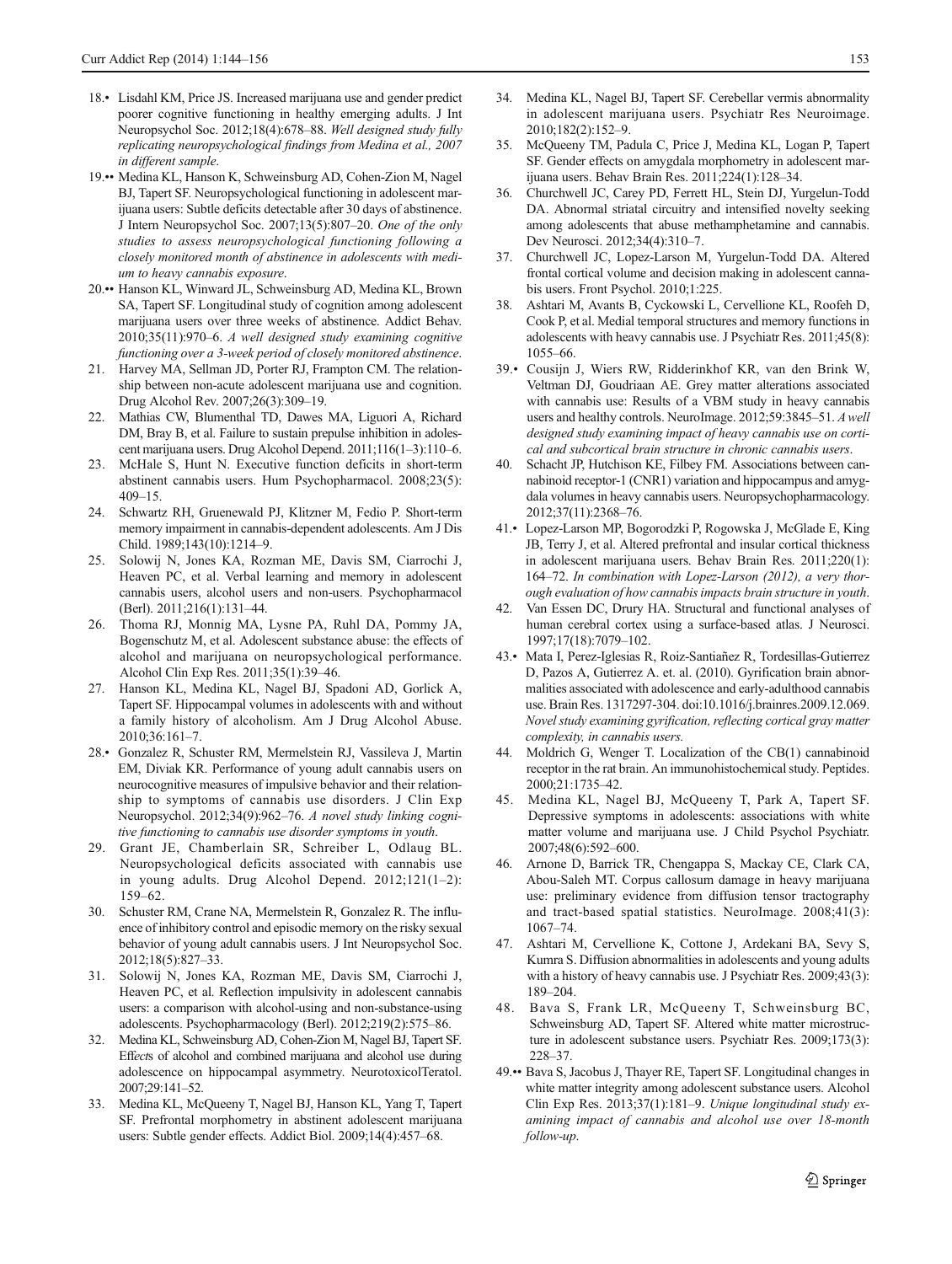- <span id="page-10-0"></span>50. DeLisi LE, Bertisch HC, Szulc KU, Majcher M, Brown K, Bappal A, et al. A preliminary DTI study showing no brain structural change associated with adolescent cannabis use. Harm Reduct J. 2006;3:17.
- 51.• Gruber SA, Dahlgren MK, Sagar KA, Gonenc A, Lukas SE. Worth the wait: effects of age of onset of marijuana use on white matter and impulsivity. Psychopharmacology. 2013. doi[:10.1007/](http://dx.doi.org/10.1007/s00213-013-3326-z) [s00213-013-3326-z](http://dx.doi.org/10.1007/s00213-013-3326-z). Combined with Gruber et al. (2012), a well designed study that measures the impact of early onset cannabis use on white matter integrity and cognitive inhibition.
- 52. Gruber SA, Silveri MM, Dahlgren MK, Yurgelun-Todd D. Why so impulsive? White matter alterations are associated with impulsivity in chronic marijuana smokers. Exp Clin Psychopharmacol. 2011;19(3):231–42.
- 53. Clark DB, Chung T, Thatcher DL, Pajtek S, Long EC. Psychological dysregulation, white matter disorganization and substance use disorders in adolescences. Addiction. 2012;7(1): 206–14.
- 54. Jacobus J, Goldenberg D, Wierenga CE, Tolentino NJ, Liu TT, Tapert SF. Altered cerebral blood flow and neurocognitive correlates in adolescent cannabis users. Psychopharmacology (Berl). 2012;222(4):675–84.
- 55.• Prescot AP, Locatelli AE, Renshaw PF, Yurgelun-Todd DA. Neurochemical alterations in adolescent chronic marijuana smokers: a proton MRS study. Neuroimage.  $2011;57(1)$ :69-75. A rare study examining the impact of adolescent cannabis use on neuronal health utilizing MRS.
- 56. Silveri MM, Jensen JE, Rosso IM, Sneider JT, Yurgelun-Todd DA. Preliminary evidence for white matter metabolite differences in marijuana-dependent young men using 2D J-resolved magnetic resonance spectroscopic imaging at 4 Tesla. PsychiatrRes. 2011;191(3):201–11.
- 57.• Lopez-Larson MP, Rogowska J, Bogorodzki P, Bueler CE, McGlade EC, Yurgelun-Todd DA. Cortico-cerebellar abnormalities in adolescents with heavy marijuana use. Psychiatr Res. 2012;202(3):224–32. One of the most detailed evaluations of brain structural abnormalities in young cannabis users to date.
- 58. Abdullaev Y, Posner MI, Nunnally R, Dishion TJ. Functional MRI evidence for inefficient attentional control in adolescent chronic cannabis abuse. Behav Brain Res. 2010;215(1):45–57.
- 59. Schweinsburg AD, Nagel BJ, Schweinsburg BC, Park A, Theilmann RJ, Tapert SF. Abstinent adolescent marijuana users show altered fMRI response during spatial working memory. Psychia Res. 2008;163(1):40–51.
- 60.• Schweinsburg AD, Schweinsburg BC, Medina KL, McQueeny T, Brown SA, Tapert SF. The influence of recency of use on fMRI response during spatial working memory in adolescent marijuana users. J Psychol Drugs. 2010;42(3):401-12. One of a few studies to address effects of abstinence on brain function in cannabis using adolescents.
- 61. Smith AM, Longo CA, Fried PA, Hogan MJ, Cameron I. Effects of marijuana on visuospatial working memory: an fMRI study in young adults. Psychopharmacol (Berl). 2010;210(3):429–38.
- 62. Jacobsen LK, Pugh KR, Constable RT, Westerveld M, Mencl WE. Functional correlates of verbal memory deficits emerging during nicotine withdrawal in abstinent adolescent marijuana users. Biol Psychiatr. 2007;61(1):31–40.
- 63.• Jager G, Block RI, Luijten M, Ramsey NF. Cannabis use and memory brain function in adolescent boys: A cross-sectional multicenter functional magnetic resonance imaging study. J Am Acad Child Adolesc Psychiatry. 2010;49(6):561–72. A well designed multi-site study examining brain function in young male cannabis users.
- 64. Becker B, Wagner D, Gouzoulis-Mayfrank E, Spuentrup E, Daumann J. The impact of early-onset cannabis use on functional

brain correlates of working memory. Prog Neuropsychopharmacol Biol Psychiatry. 2010;34(6):837–45.

- 65. Becker B, Wagner D, Gouzoulis-Mayfrank E, Spuentrup E, Daumann J. Altered parahippocampal functioning in cannabis users is related to the frequency of use. Psychopharmacology. 2010;209(4):361–74.
- 66. Tapert SF, Schweinsburg AD, Drummond SP, Paulus MP, Brown SA, Yang TT, et al. Functional MRI of inhibitory processing in abstinent adolescent marijuana users. Psychopharmacology (Berlin). 2007;194:173–83.
- Vaidya JG, Block RI, O'Leary DS, Ponto LB, Ghoneim MM, Bechara A. Effects of chronic marijuana use on brain activity during monetary decision-making. Neuropsychopharmacology. 2012;37(3):618–29.
- 68. Migliorini R, Stewart JL, May AC, Taper SF, Paulus MP. What do you feel? Adolescent drug and alcohol users show altered brain response to pleasant interoceptive stimuli. DrugAlcohol Depend. 2013;133:661–8.
- 69.• Behan B, Connolly CG, Datwani MC, Ivanovic J, Morioka R, Stone A, et al. Response inhibition and elevated parietal-cerebellar correlations in chronic adolescent cannabis users. Neuropharmacology. 2013;2908(13):241–4. One of the first studies to utilize functional connectivity analysis in adolescent cannabis users.
- 70.• Orr C, Morioka R, Behan B, Datwani S, Doucet M, Ivanovic J, et al. Altered resting-state connectivity in adolescent cannabis users. Am J Drug Alcohol Abuse. 2013;39(6):372–81. A novel study examining resting state functional connectivity in young cannabis users.
- 71.• Houck JM, Bryan AD, Feldstein Ewing SW. Functional connectivity and cannabis use in high-risk adolescents. Am J Drug Alcohol Abuse. 2013;39(6):414–23. A novel study examining functional brain connectivity in young cannabis users.
- 72.• Harding IH, Solowij N, Harrison BJ, Takagi M, Lorenzetti V, Lubman DI, et al. Functional connectivity in brain networks underlying cognitive control in chronic cannabis users. Neuropsychopharmacology. 2012;37(8):1923–33. A novel study examining functional brain connectivity in young cannabis users.
- 73.• López-Moreno JA, Echeverry-Alzate V, Bühler KM. The genetic basis of the endocannabinoid system and drug addiction in humans. J Psychopharmacol. 2012;26(1):133-43. The most upto-date review on genetics, the endocannabinoid system and addiction in humans.
- 74. Filbey FM, Schacht JP, Myers US, Chavez RS, Hutchison KE. Individual and additive effects of the CNR1 and FAAH genes on brain response to marijuana cues. Neuropsychopharmacology. 2010;35(4):967–75.
- 75. Bidwell LL, Metrik J, McGeary J, Palmer RC, Francazio SS, Knopik VS. Impulsivity, Variation in the Cannabinoid Receptor (CNR1) and Fatty Acid Amide Hydrolase (FAAH) Genes, and Marijuana-Related Problems. J Stud Alcohol Drugs. 2013;74(6): 867–78.
- 76. Haughey HM, Marshall E, Schacht JP, Louis A, Hutchison KE. Marijuana withdrawal and craving: influence of the cannabinoid receptor 1 ( CNR1) and fatty acid amide hydrolase ( FAAH) genes. Addiction. 2008;103(10):1678–86.
- 77. Schacht JP, Selling RE, Hutchison KE. Intermediate cannabis dependence phenotypes and the FAAH C385A variant: an exploratory analysis. Psychopharmacology Berl. 2009;203(3):511–7.
- Rubino T, Zamberletti E, Parolaro D. Adolescent exposure to cannabis as a risk factor for psychiatric disorders. J Psychopharmacol. 2012;26(1):177–88.
- 79. Rubino T, Realini N, Braida D, Guidi S, Capurro V, Viganò D, et al. Changes in hippocampal morphology and neuroplasticity induced by adolescent THC treatment are associated with cognitive impairment in adulthood. Hippocampus. 2009;19(8):763–72.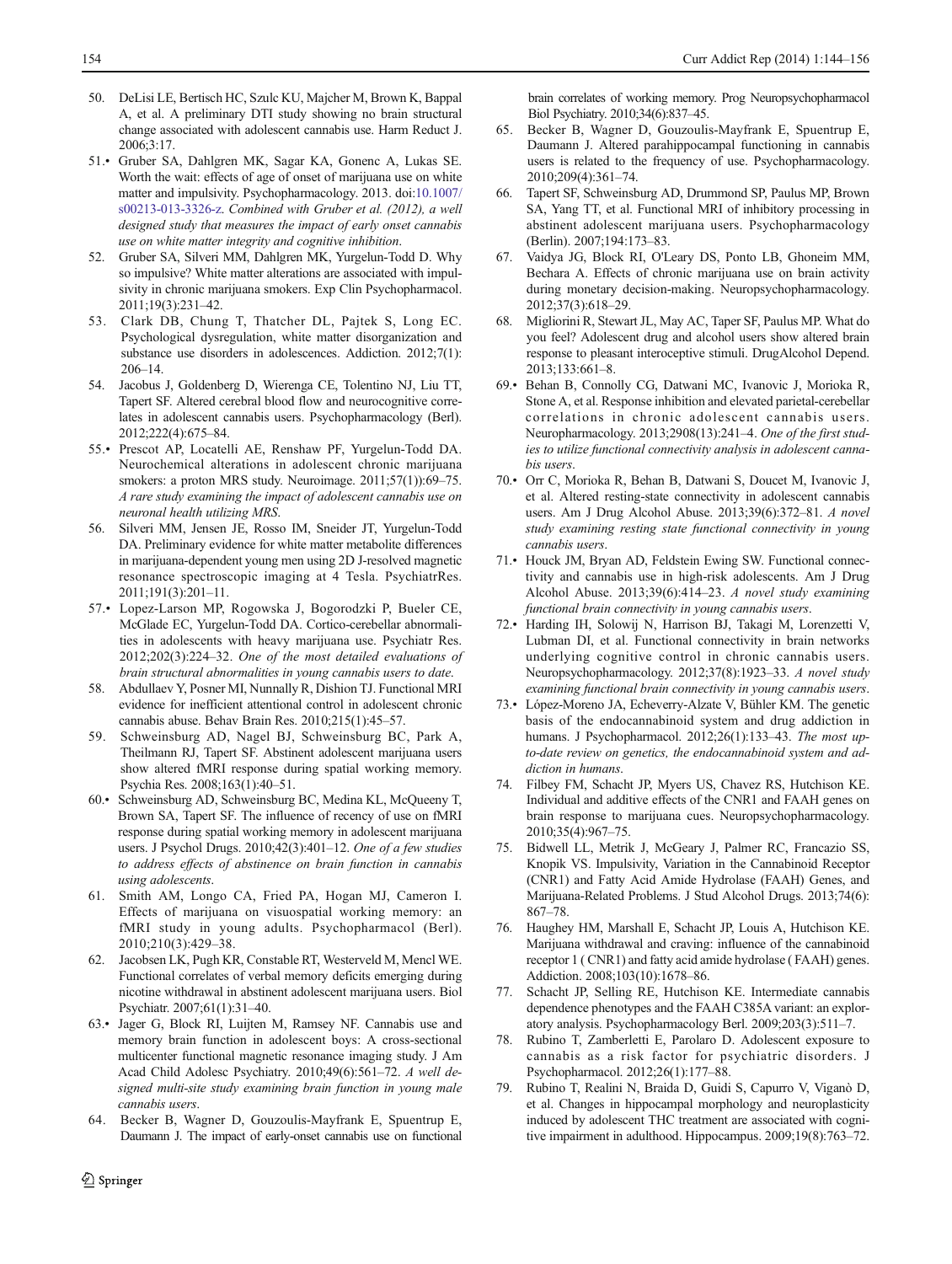- <span id="page-11-0"></span>80. Cha YM, White AM, Kuhn CM, Wilson WA, Swartzwelder HS. Differential effects of delta(9)-THC on learning in adolescent and adult rats. Pharmacol Biochem Behav. 2006;83(3):448–55.
- 81. Rubino T, Parolaro D. Long lasting consequences of cannabis exposure in adolescence. Mol Cell Endocrinol. 2008;286(1-2 Suppl 1):S108–13.
- 82. Rubino T, Vigano D, Realini N, Guidali C, Braida D, Capurro V, et al. Chronic delta 9-tetrahydrocannabinol during adolescence provokes sex-dependent changes in the emotional profile in adult rats: behavioral and biochemical correlates. Neuropsychopharmacology. 2008;33:2760–71.
- 83. Schneider M, Koch M. Chronic pubertal but not adult chronic cannabinoid treatment impairs sensorimotor gating, recognition memory and performance in a progressive ratio task in adult rats. Neuropsychopharmacology. 2003;28:1760–90.
- 84.•• Pope Jr H, Gruber A, Hudson J, Cohane G, Huestis M, Yurgelun-Todd D. Early-onset cannabis use and cognitive deficits: what is the nature of the association? Drug Alcohol Depend. 2003;69(3): 303. One of the first papers to address the issue of early cannabis age of onset on neurocognition.
- 85. Ehrenreich H, Rinn T, Kunert HJ, Moeller MR, Poser W, Schilling L, et al. Specific attentional dysfunction in adults following early start of marijuana use. Psychopharmacology. 1999;142(3):295– 301.
- 86. Huestegge L, Radach R, Kunert HJ, Heller D. Visual search in long-term cannabis users with early age of onset. Prog Brain Res. 2002;140:377–94.
- 87.• Fontes MA, Bolla KI, Cunha PJ, Almeida PP, Jungerman F, Laranieira RR, et al. Cannabis use before age 15 and subsequent executive functioning. Br J Psychiatr. 2011;198(6):442–7. A well designed study closely evaluating the impact of early onset cannabis use on executive functioning.
- 88.• Tamm L, Epstein JN, Lisdahl KM, Molina B, Tapert S, Hinshaw SP, et al. Impact of ADHD and cannabis use on executive functioning in young adults. Drug Alcohol Depend. 2013;133(2):607– 14. One of the only studies to specifically examine combined effects of ADHD and cannabis use on cognitive functioning in emerging adults. This is an important area of research as the effects of cannabis on the brain can mimic symptoms of ADHD (e.g., poor cognitive inhibition, reduced new learning, poorer sustained attention) and individuals with ADHD have an earlier age of cannabis use onset.
- 89. Wilson W, Mathew R, Turkington T, Hawk T, Coleman RE, Provenzale J. Brain morphological changes and early marijuana use: a magnetic resonance and positron emission tomography study. J Addict Dis. 2000;19(1):1–22.
- 90.• Demirakca T, Sartorius A, Ende G, Meyer N, Welzel H, Skopp G, et al. Diminished gray matter in the hippocampus of cannabis users: Possible protective effects of cannabidiol. Drug Alcohol Depend. 2011;114(2/3):242–5. One of the first studies in human users to examine impact of THC versus CBD effects on the brain.
- 91.• Cousijn J, Goudriaan AE, Ridderinkhof KR, wan den Brink W, Veltman DJ, Wiers RW. Approach-bias predicts development of cannabis problem severity in heavy cannabis users: Results from a prospective FMRI study. PLoS One. 2012;7(9):42394. A novel study examining how brain function relates to cannabis problems in young users.
- 92.• De Bellis MD, Wang L, Bergman SR, Yaxley RH, Hooper SR, Huetel SA. Neural mechanisms of risky decision-making and reward response in adolescent onset cannabis use disorder. Drug Alcohol Depend. 2013;133:134–45. An important study examining decision-making brain response in young cannabis users.
- 93.•• Feldstein Ewing SW, McEachern AD, Yezhuvath U, Bryan AD, Hutchison KE, Filbey FM. Integrating brain and behavior: evaluating adolescents' response to a cannabis intervention. Psychol

Addict Behav. 2013;27(2):510–25. A novel study utilizing fMRI to evaluate effects of behavioral intervention on brain function in adolescent cannabis users.

- 94. Urban NB, Slifstein M, Thompson JL, Xu X, Girgis RR, Raheja S, et al. Dopamine release in chronic cannabis users: a [11c] raclopride positron emission tomography study. Biol Psychiatry. 2012;71(8):677–83.
- 95. Hirvonen J, Goodwin R, Li C, Terry G, Zoghbi S, Morse C, et al. Reversible and regionally selective downregulation of brain cannabinoid CB1 receptors in chronic daily cannabis smokers. Mol Psychiatry. 2012;17(6):642–9.
- 96. National Institute on Drug Abuse. NIDA DrugFacts: marijuana. Washington: National Institute on Drug Abuse, U.S. Department of Health and Human Services; 2012.
- 97. Substance Abuse and Mental Health Services Administration, Center for Behavioral Health Statistics and Quality. (August 13, 2013). The TEDS Report: Marijuana Admissions Aged 18 to 30: Early vs. Adult Initiation. Rockville, MD.
- 98. Burgdorf J, Kilmer B, Pacula R. Heterogeneity in the composition of marijuana seized in California. Drug Alcohol Depend. 2011;117(1):59–61.
- 99. Niesink RM, van Laar MW, Cannizzaro C, Janiri L. Does cannabidiol protect against adverse psychological effects of THC? Front In Psychiatry. 2013;4:130.
- 100. Fusar-Poli P (2009). S39-01 Distinct effects of D9 tetrahydrocannabinol and cannabidiol on neural activation during emotional processing. Euro Psychia. 24.
- 101. Winton-Brown TT, Allen P, Bhattacharyya S, Borgwardt SJ, Fusar-Poli P, Crippa JA, et al. Modulation of auditory and visual processing by delta-9-tetrahydrocannabinol and cannabidiol: an FMRI study. Neuropsychopharmacology. 2011;36(7):1340–8.
- 102. Bhattacharyya S, Morrison PD, Fusar-Poli P, Martin-Santos R, Borgwardt S, Winton-Brown T, et al. Opposite effects of delta-9 tetrahydrocannabinol and cannabidiol on human brain function and psychopathology. Neuropsychopharmacology. 2010;35(3): 764–74.
- 103. Englund A, Morrison P, Nottage J, Hague D, Kane F, Bonaccorso S, et al. Cannabidiol inhibits THC-elicited paranoid symptoms and hippocampal-dependent memory impairment. J Psychopharmacol. 2013;27(1):19–27.
- 104. Morgan CJ, Schafer G, Freeman TP, Curran HV. Impact of cannabidiol on the acute memory and psychotomimetic effects of smoked cannabis: naturalistic study: naturalistic study [corrected]. Br J Psychiatry. 2010;197(4):285–90.
- 105. Morgan CJ, Gardener C, Schafer G, Swan S, Demarchi C, Freeman TP, et al. Sub-chronic impact of cannabinoids in street cannabis on cognition, psychotic-like symptoms and psychological well-being. Psychol Med. 2012;42(2):391–400.
- 106. Hill SY, Kostelnik B, Holmes B, Goradia D, McDermott M, Diwadkar V, et al. fMRI BOLD response to the eyes task in offspring from multiplex alcohol dependence families. Alcoholism Clin Exp Res. 2007;31(12):2028–35.
- 107. Nigg JT, Glass JM, Wong MM, Poon E, Jester JM, Fitzgerald HE, et al. Neuropsychological executive functioning in children at elevated risk for alcoholism: findings in early adolescence. J Abnorm Psychol. 2004;113(2):302–14.
- 108. Ridenour TA, Tarter RE, Reynolds M, Mezzich A, Kirisci L, Vanyukov M. Neurobehavior disinhibition, parental substance use disorder, neighborhood quality and development of cannabis use disorder in boys. Drug Alcohol Depend. 2009;102(1–3):71–7.
- 109. Schweinsburg AD, Paulus MP, Barlett VC, Killeen LA, Caldwell LC, Pulido C, et al. An FMRI study of response inhibition in youths with a family history of alcoholism. Ann New York Acad Sci. 2004;1021:391–4.